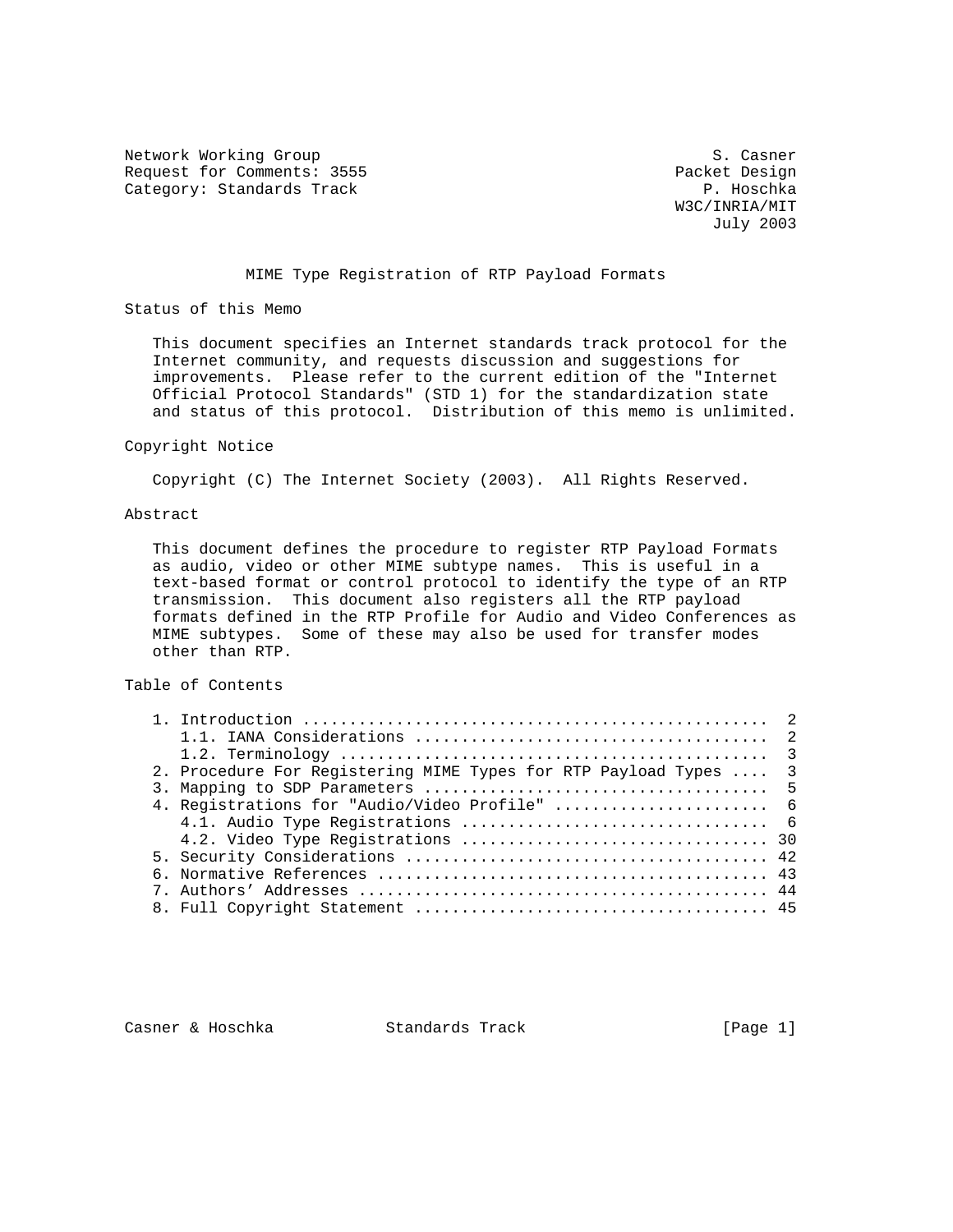# 1. Introduction

 The MIME registration procedure described in RFC 2048 [1] was originally designed for transport of multimedia information via asynchronous Internet mail, but the MIME namespace now provides identification for other transport modes as well. This document defines the procedure to register MIME subtype names for use with the Real-time Transport Protocol (RTP), RFC 3550 [2], to identify RTP payload formats.

 This document also registers all the RTP payload formats defined in the RTP Profile for Audio and Video Conferences, RFC 3551 [3], as MIME subtypes under the "audio" and "video" MIME types.

### 1.1. IANA Considerations

This document registers the following MIME subtypes:

 audio/DVI4 audio/G722 audio/G723 audio/G726-16 audio/G726-24 audio/G726-32 audio/G726-40 audio/G728 audio/G729 audio/G729D audio/G729E audio/GSM audio/GSM-EFR audio/L8 audio/L16 audio/LPC audio/MPA audio/PCMA audio/PCMU audio/QCELP audio/RED audio/VDVI video/BT656 video/CelB video/JPEG video/H261 video/H263 video/H263-1998 video/H263-2000 video/MPV

Casner & Hoschka Standards Track [Page 2]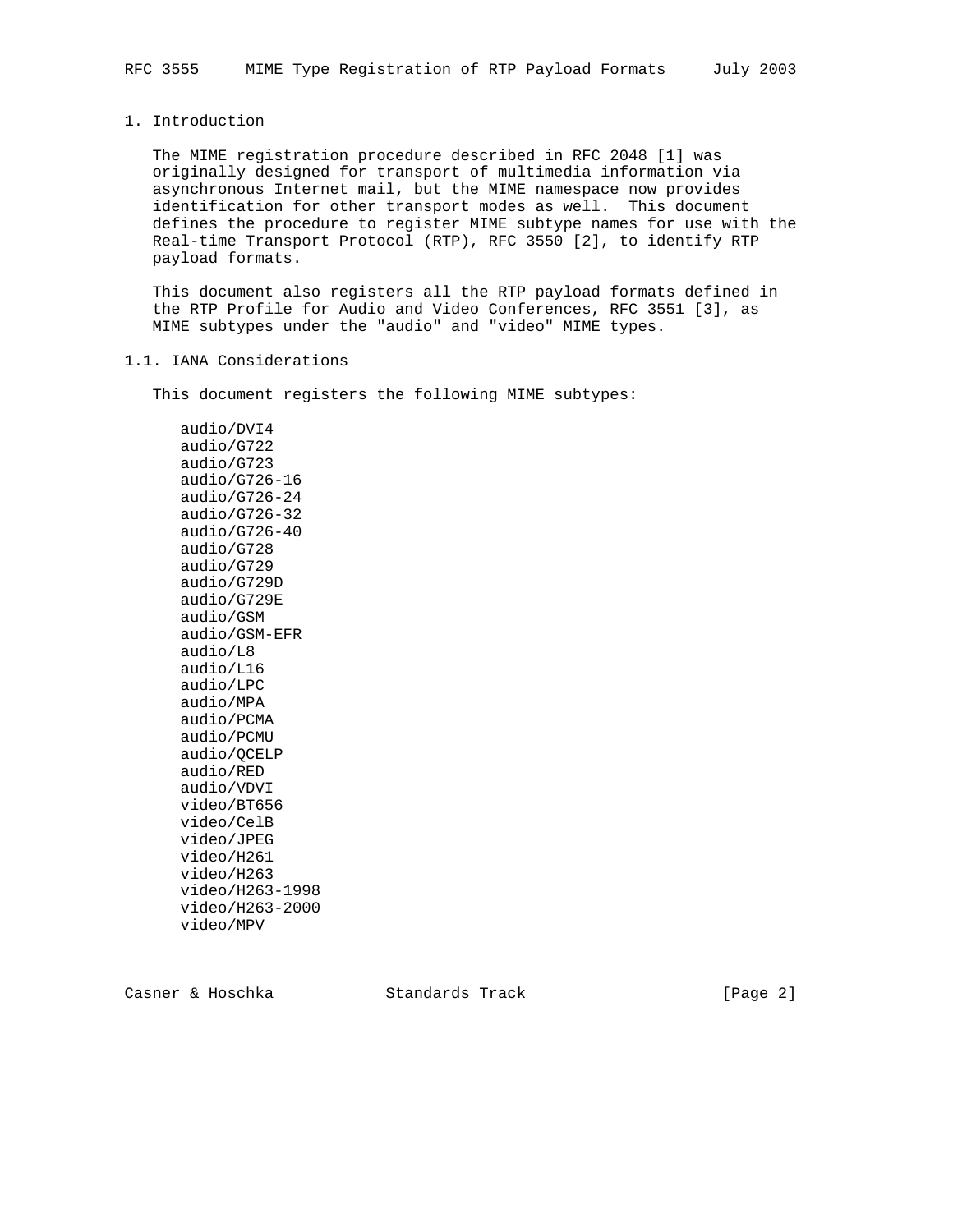video/MP2T video/MP1S video/MP2P video/BMPEG video/nv

 MIME subtype audio/L16 has already been registered via RFC 2586 for transports other than RTP. That registration is incorporated here and augmented with additional information for RTP transport.

1.2. Terminology

 The key words "MUST", "MUST NOT", "REQUIRED", "SHALL", "SHALL NOT", "SHOULD", "SHOULD NOT", "RECOMMENDED", "MAY", and "OPTIONAL" in this document are to be interpreted as described in RFC 2119 [4] and indicate requirement levels for implementations compliant with this specification.

2. Procedure For Registering MIME Types for RTP Payload Types

 Registering an RTP payload type as a MIME type follows the same procedures as described in RFC 2048 and uses the registration template shown in Section 2.8 of RFC 2048. Some additional parameters are required to specify how a particular payload format is transported over RTP:

Published specification

 A description of the encoding and a specification of the payload format must be provided, usually by reference to an RTP payload format specification RFC. That RFC may be separate, or the MIME subtype registration may be incorporated into the payload format specification RFC. The payload format specification MUST include the RTP timestamp clock rate (or multiple rates for audio encodings with multiple sampling rates).

 A reference to a further description of the data compression format itself should be provided, if available.

Required parameters

 If the payload format does not have a fixed RTP timestamp clock rate, then a "rate" parameter is required to specify the RTP timestamp clock rate. A particular payload format may have additional required parameters.

Casner & Hoschka Standards Track [Page 3]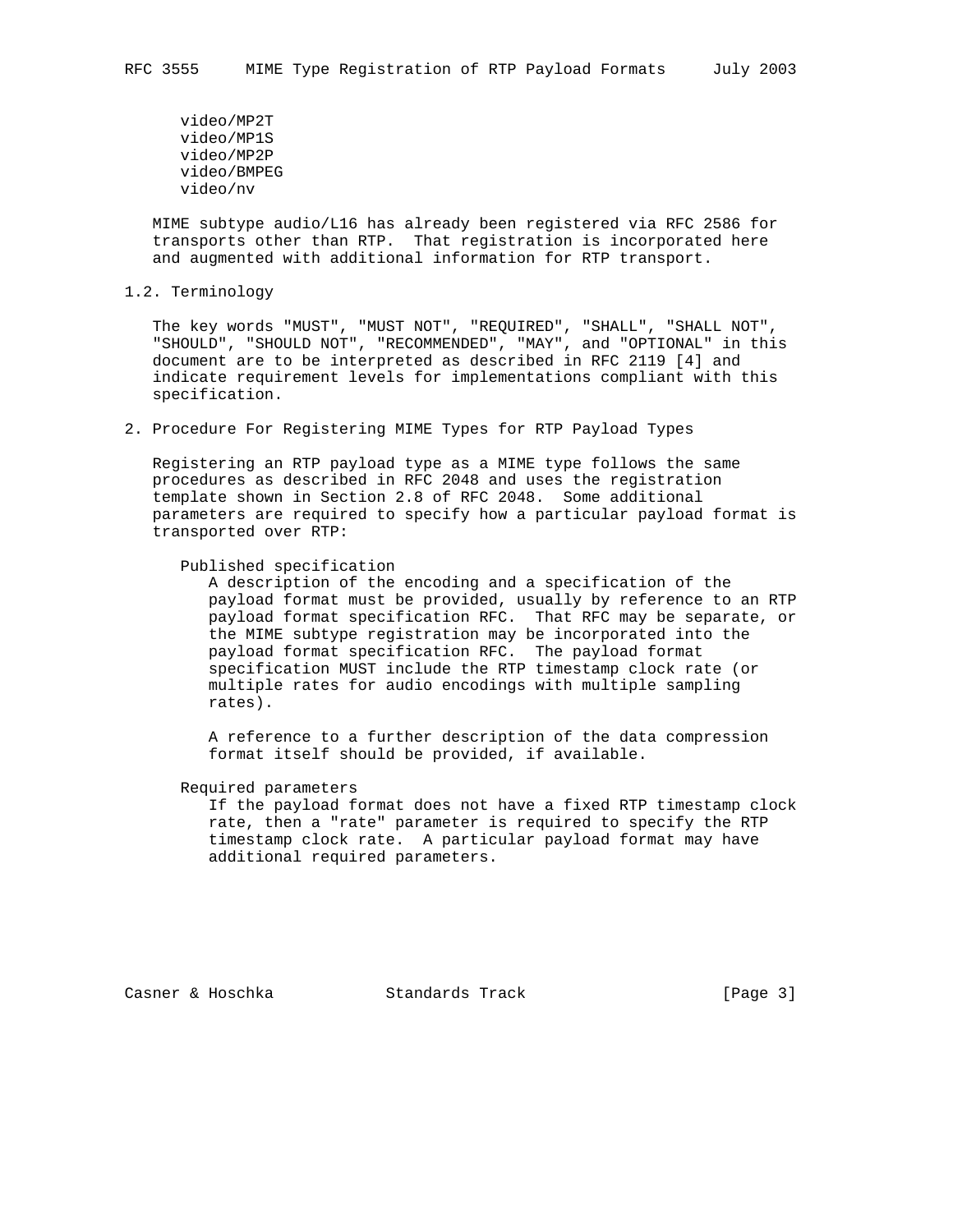#### Optional parameters

 Most audio payload formats can have an optional "channels" parameter to specify the number of audio channels included in the transmission. Any payload format, but most likely audio formats, may also include the optional parameters "ptime", to specify the recommended length of time in milliseconds represented by the media in a packet, and/or "maxptime" to specify the maximum amount of media which can be encapsulated in each packet, expressed as time in milliseconds. The "ptime" and "maxptime" parameters are defined in the Session Description Protocol (SDP) [5].

 A particular payload format may have additional optional parameters.

 Encoding considerations The fact that the type can be transferred via RTP MUST be noted.

 Depending on whether the type has already been registered for transfer with a non-RTP protocol (e.g. MIME mail or http) or not, several different cases can occur:

a) Not yet registered as a MIME type

 A new registration should be constructed using the MIME registration template. The registration may specify transfer via other means in addition to RTP if that is feasible and desired. The encoding considerations must specify how the type is transferred via RTP.

 Optional parameters may be defined as needed, and it must be clearly stated whether to which mode(s) of transfer the parameters apply.

b) MIME type exists for a non-RTP protocol

 The encoding considerations of the existing type should be changed to indicate that the type can also be transferred via RTP.

 RTP-specific parameters may be added, and it must be clearly stated that these are only to be used when the media type is transmitted via RTP transport.

Casner & Hoschka Standards Track [Page 4]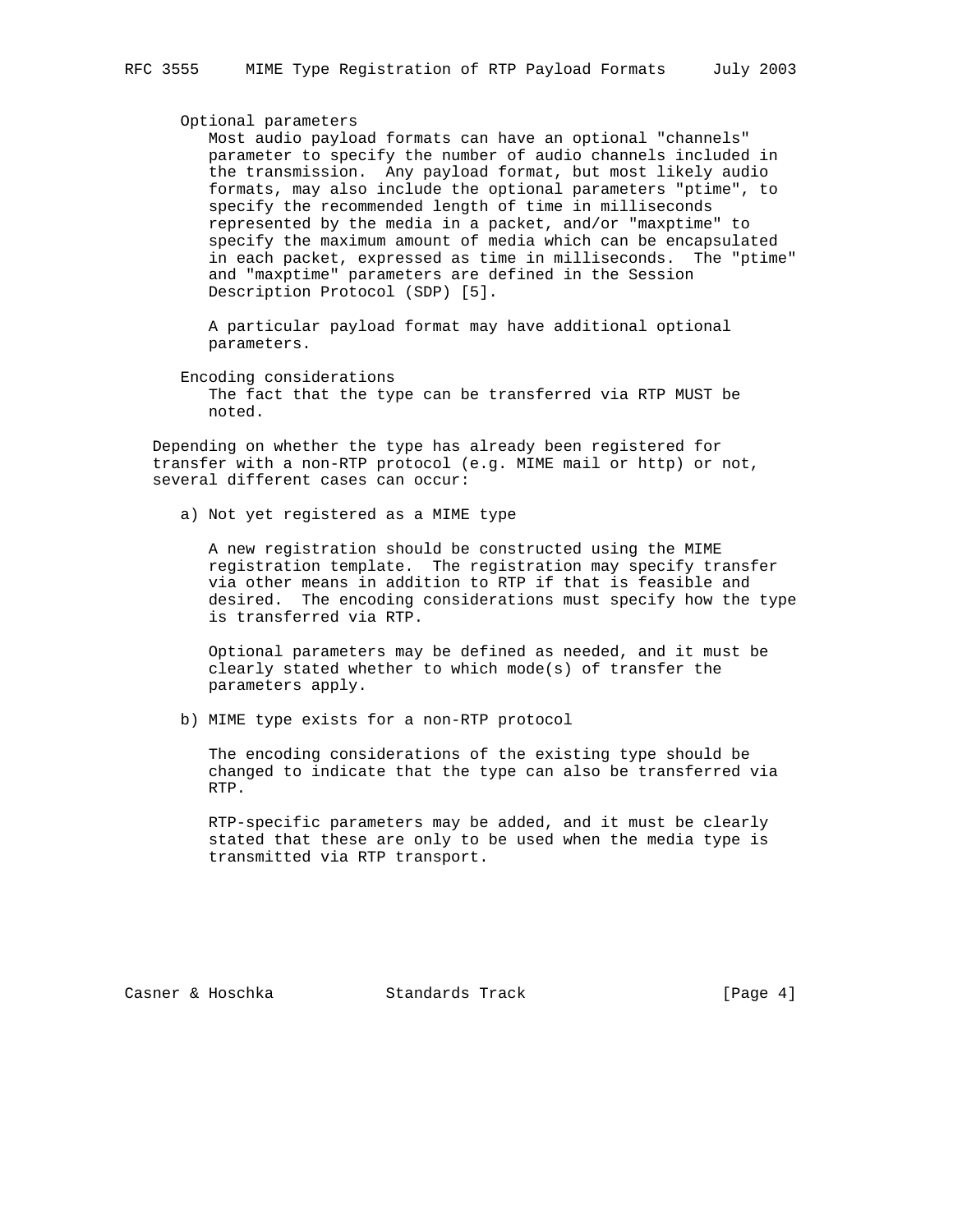c) Update an existing MIME type for RTP to be used for a non-RTP protocol

 The encoding considerations of the existing type should be changed to indicate that the type can also be transferred via a non-RTP protocol (e.g. SMTP, HTTP).

 Non-RTP-specific parameters can be added, and it must be clearly stated that these are only to be used when the media type is transmitted via a non-RTP transport.

3. Mapping to SDP Parameters

 The representation of a MIME media type is specified in the syntax of the Content-Type header field in RFC 2045 [6] as follows:

type "/" subtype \*(";" parameter)

 Parameters may be required for a particular type or subtype or they may be optional. For media types which represent RTP payload formats, the parameters "rate", "channels", "ptime", and "maxptime" have general definitions (given above) that may apply across types and subtypes. The format for a parameter is specified in RFC 2045 as

attribute "=" value

 where attribute is the parameter name and the permissible values are specified for each parameter. The value may need to be a quoted string if it contains any of the special characters listed in RFC 2045.

 The information carried in the media type string has a specific mapping to fields in the Session Description Protocol (SDP) [5], which is commonly used to describe RTP sessions. The mapping is as follows:

- o The MIME type (e.g., audio) goes in SDP "m=" as the media name.
- o The MIME subtype (payload format) goes in SDP "a=rtpmap" as the encoding name.
- o The general (possibly optional) parameters "rate" and "channels" also go in "a=rtpmap" as clock rate and encoding parameters, respectively.
- o The general (and optional) parameters "ptime" and "maxptime" go in the SDP "a=ptime" and "a=maxptime" attributes, respectively.

Casner & Hoschka Standards Track [Page 5]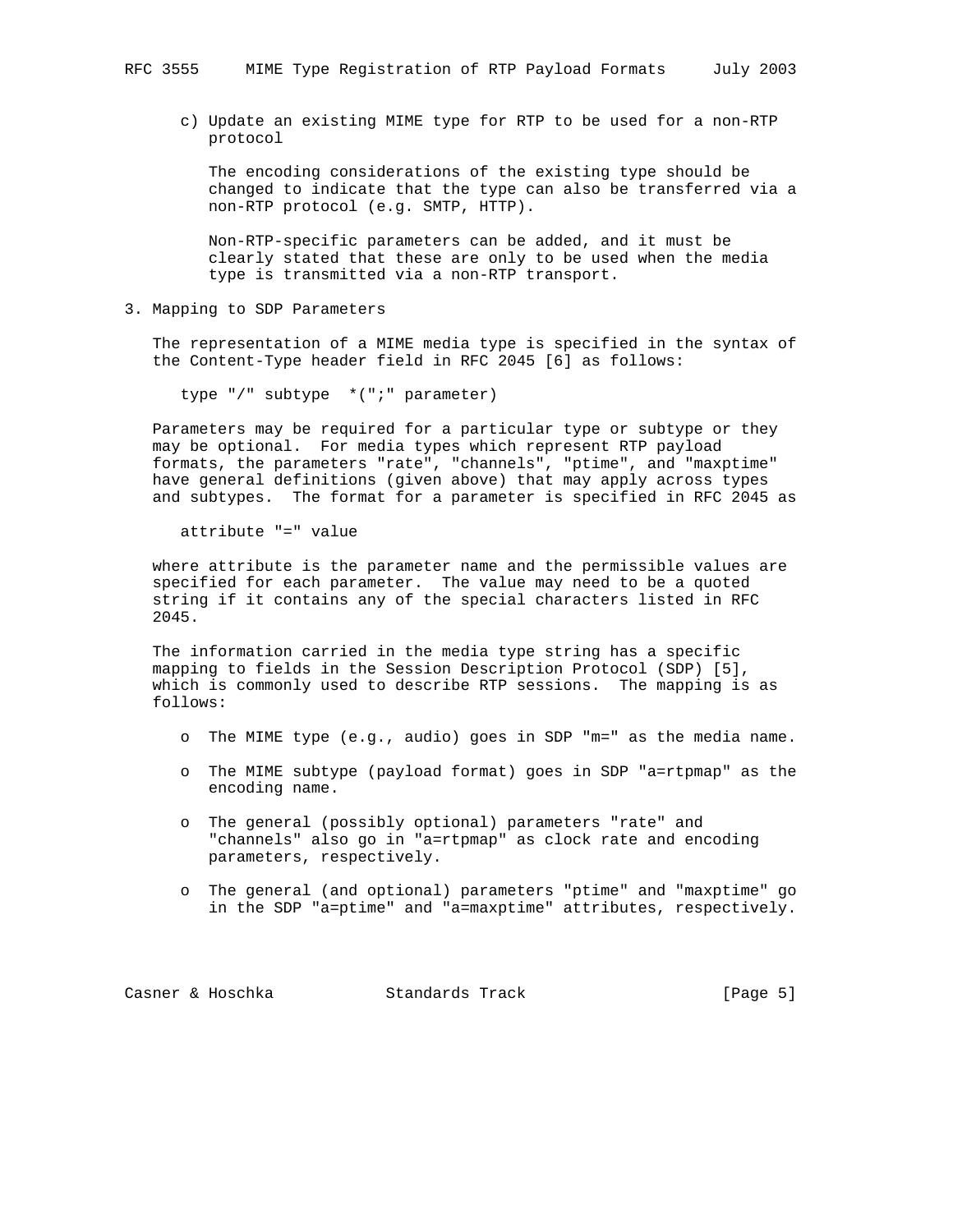- o Any payload-format-specific parameters go in the SDP "a=fmtp" attribute. The set of allowed parameters is defined by the RFC that specifies the payload format and MUST NOT be extended by the MIME subtype registration without a corresponding revision of the payload format specification. The format and syntax of these parameters may also be defined by the payload format specification, but it is suggested that the parameters be copied directly from the MIME media type string as a semicolon separated list of parameter=value pairs. For payload formats that specify some other syntax for the fmtp parameters, the registration of that payload format as a MIME subtype must specify what the parameters are in MIME format and how to map them to the SDP "a=fmtp" attribute. See Section 4.1.21 for an example.
- An example mapping is as follows:

audio/L16; rate=48000; channels=2; ptime=5; emphasis=50-15

 m=audio 49170 RTP/AVP 97 a=rtpmap:97 L16/48000/2 a=fmtp:97 emphasis=50-15 a=ptime:5

 Note that the payload format (encoding) names defined in the RTP Profile are commonly shown in upper case. MIME subtypes are commonly shown in lower case. These names are case-insensitive in both places. Similarly, parameter names are case-insensitive both in MIME types and in the default mapping to the SDP a=fmtp attribute.

4. Registrations for "Audio/Video Profile"

 In the following sections, all RTP payload formats described in the RTP Profile for Audio and Video Conferences, RFC 3551 [3], are registered as MIME subtypes.

4.1. Audio Type Registrations

 The following sections register all of the RTP audio payload types defined in RFC 3551 as MIME types.

 For most audio payload formats, the RTP timestamp clock rate is equal to the sampling rate. Some payload formats operate only at one fixed sampling rate, while others are adjustable.

Casner & Hoschka Standards Track [Page 6]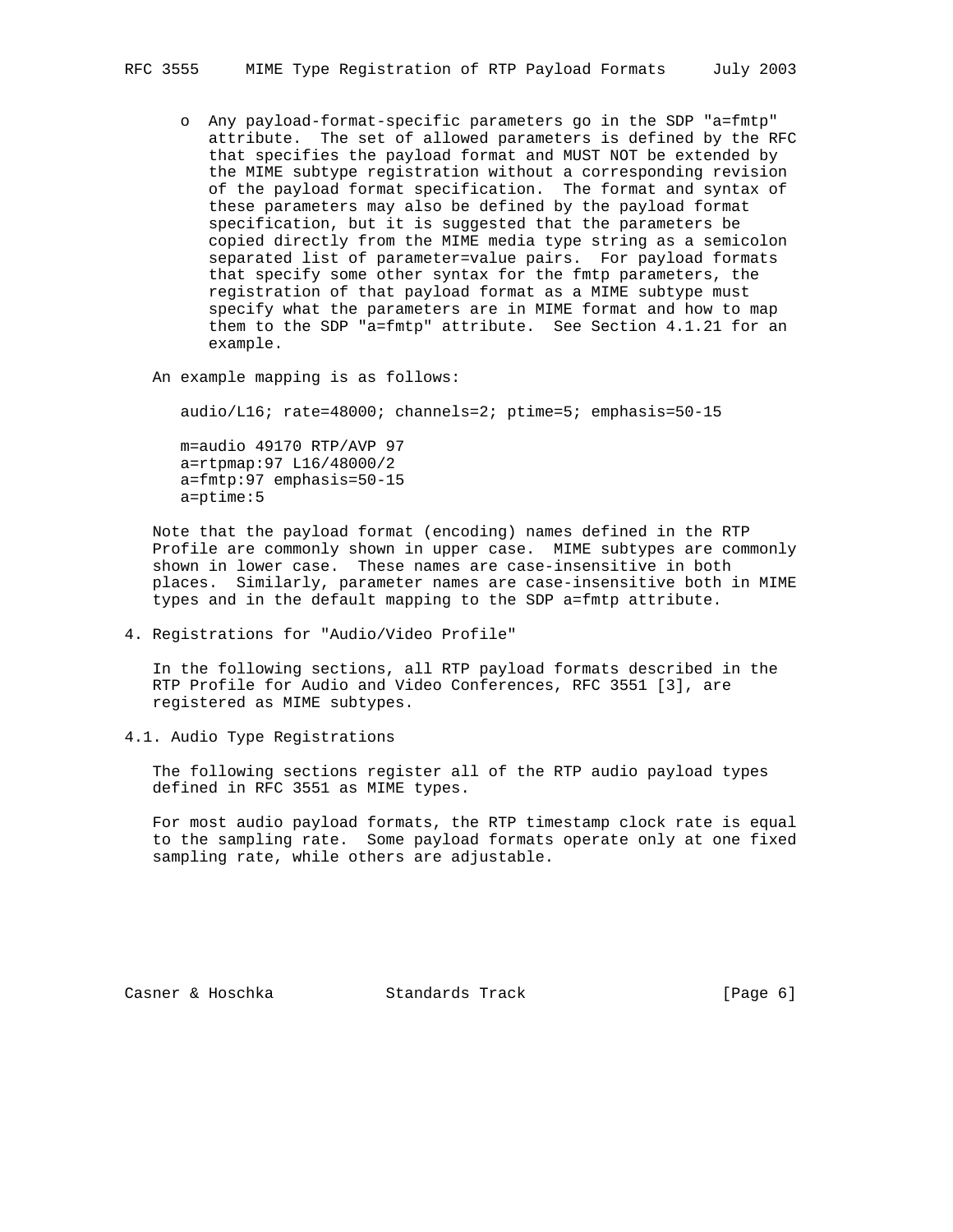4.1.1. Registration of MIME media type audio/DVI4 MIME media type name: audio MIME subtype name: DVI4 Required parameters: rate The RTP timestamp clock rate, which is equal to the sampling rate. The typical rate is 8000, but other rates may be specified. Optional parameters: ptime, maxptime Encoding considerations: This type is only defined for transfer via RTP [RFC 3550]. Security considerations: See Section 5 of RFC 3555 Interoperability considerations: none Published specification: RFC 3551 Applications which use this media type: Audio and video streaming and conferencing tools. Additional information: none Person & email address to contact for further information: Stephen Casner <casner@acm.org> Intended usage: COMMON Author/Change controller: Stephen Casner

Casner & Hoschka Standards Track [Page 7]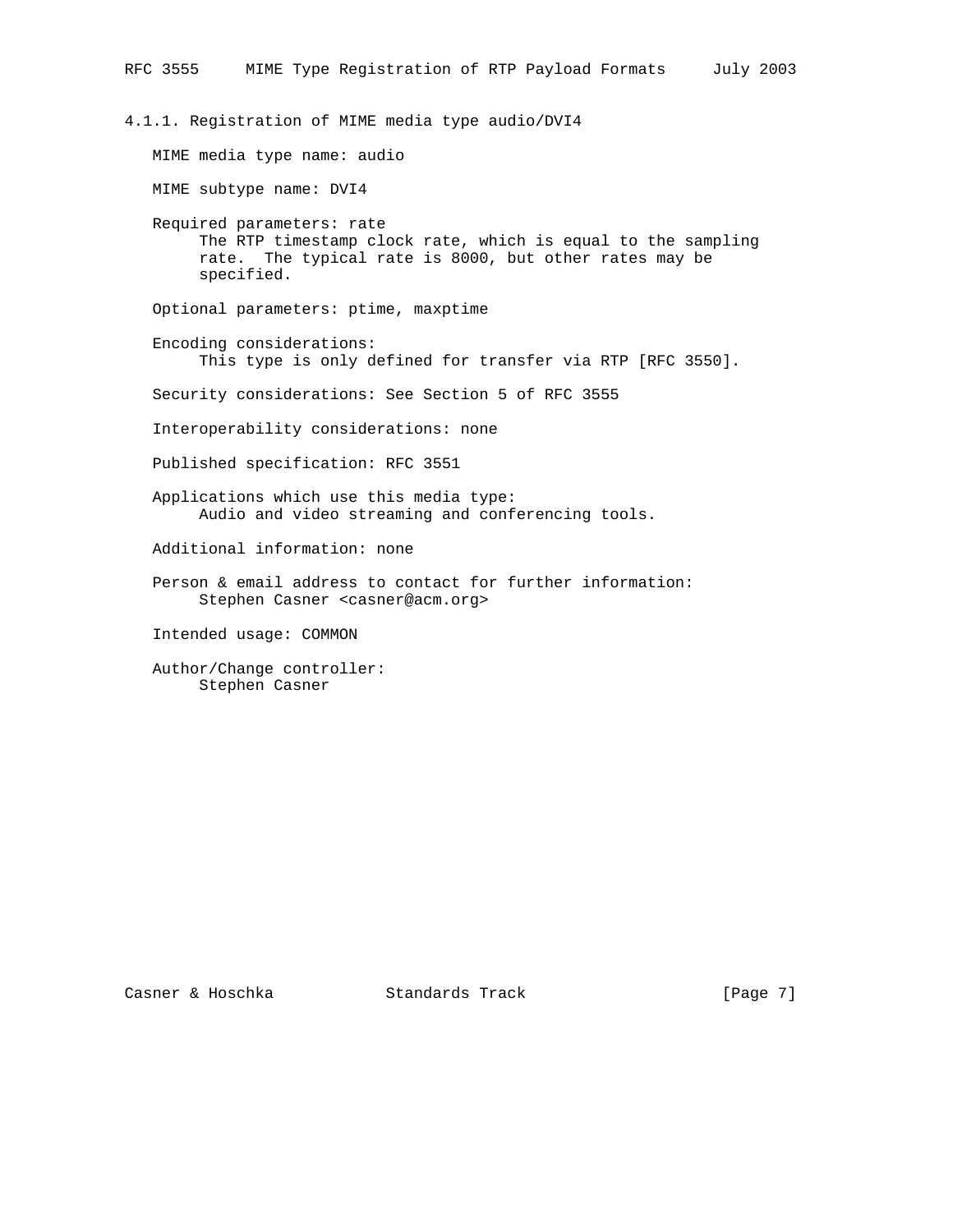4.1.2. Registration of MIME media type audio/G722

 MIME media type name: audio MIME subtype name: G722 Required parameters: None Optional parameters: ptime, maxptime Encoding considerations: This type is only defined for transfer via RTP [RFC 3550]. Security considerations: See Section 5 of RFC 3555 Interoperability considerations: none Published specification: RFC 3551 Applications which use this media type: Audio and video streaming and conferencing tools. Additional information: none Person & email address to contact for further information: Stephen Casner <casner@acm.org> Intended usage: COMMON Author/Change controller: Stephen Casner

Casner & Hoschka Standards Track [Page 8]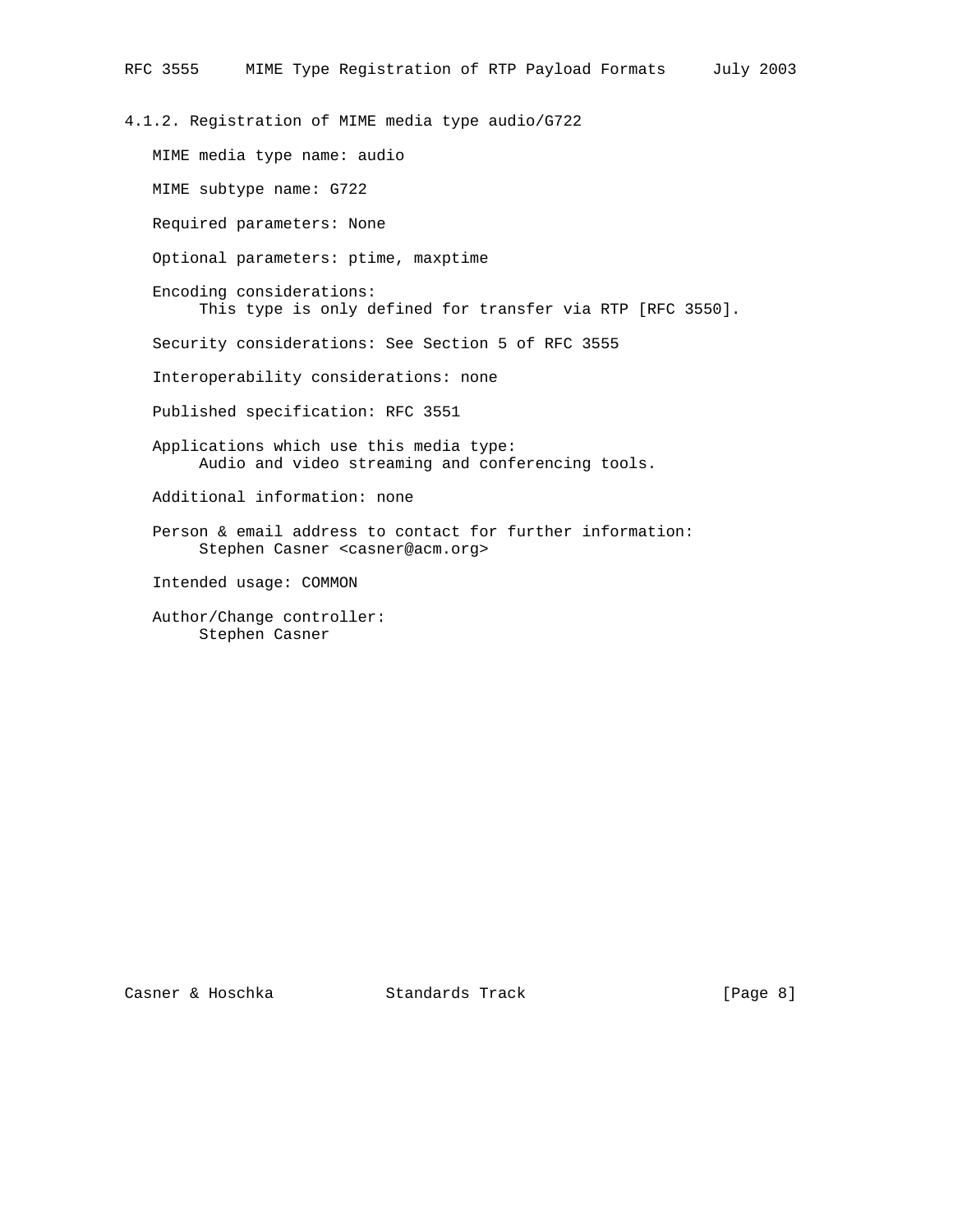# 4.1.3. Registration of MIME media type audio/G723

MIME media type name: audio

MIME subtype name: G723

Required parameters: None

 Optional parameters: ptime, maxptime

> bitrate: the data rate in kb/s used or preferred for the audio bit stream, with permissible values 5.3 or 6.3. If unspecified, the bitrate may change from frame to frame as indicated inband.

 annexa: indicates that Annex A, voice activity detection, is used or preferred. Permissible values are "yes" and "no" (without the quotes); "yes" is implied if this parameter is omitted.

 Encoding considerations: This type is only defined for transfer via RTP [RFC 3550].

Security considerations: See Section 5 of RFC 3555

Interoperability considerations: none

Published specification: RFC 3551

 Applications which use this media type: Audio and video streaming and conferencing tools.

Additional information: none

 Person & email address to contact for further information: Stephen Casner <casner@acm.org>

Intended usage: COMMON

 Author/Change controller: Stephen Casner

Casner & Hoschka Standards Track [Page 9]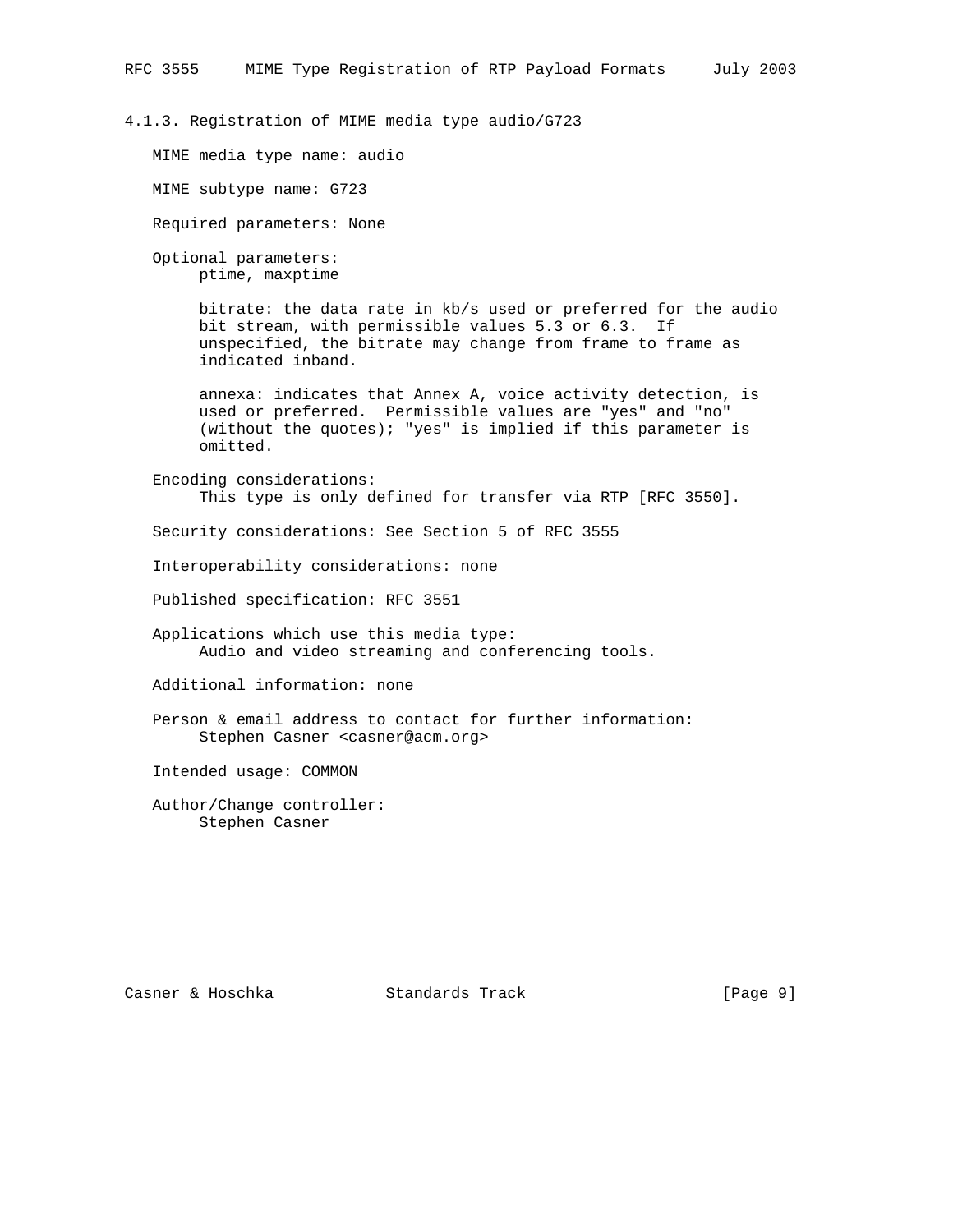4.1.4. Registration of MIME media type audio/G726-16

 MIME media type name: audio MIME subtype name: G726-16 Required parameters: None Optional parameters: ptime, maxptime Encoding considerations: This type is only defined for transfer via RTP [RFC 3550]. Security considerations: See Section 5 of RFC 3555 Interoperability considerations: none Published specification: RFC 3551 Applications which use this media type: Audio and video streaming and conferencing tools. Additional information: none Person & email address to contact for further information: Stephen Casner <casner@acm.org> Intended usage: COMMON Author/Change controller: Stephen Casner

Casner & Hoschka Standards Track [Page 10]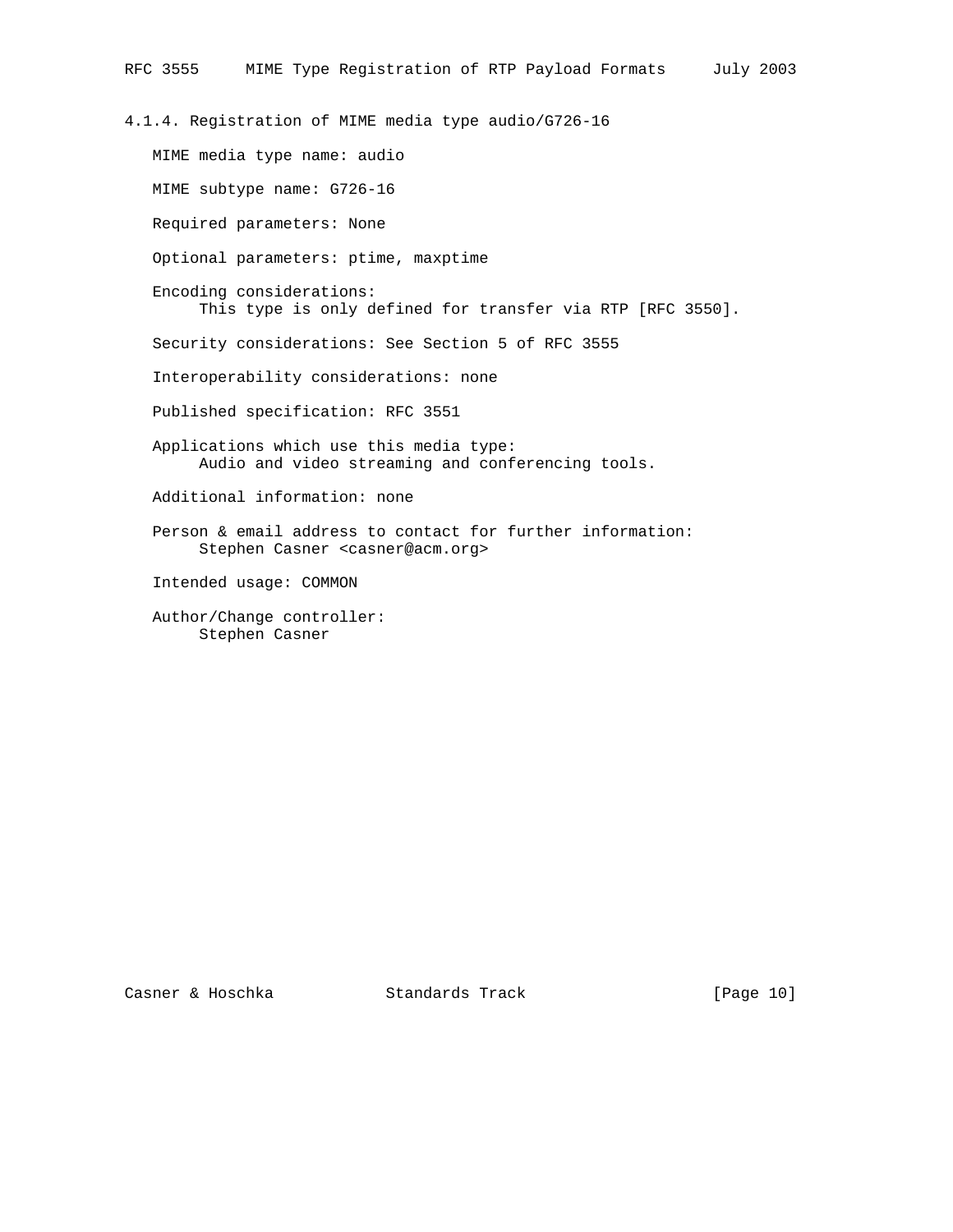4.1.5. Registration of MIME media type audio/G726-24

 MIME media type name: audio MIME subtype name: G726-24 Required parameters: None Optional parameters: ptime, maxptime Encoding considerations: This type is only defined for transfer via RTP [RFC 3550]. Security considerations: See Section 5 of RFC 3555

Interoperability considerations: none

Published specification: RFC 3551

 Applications which use this media type: Audio and video streaming and conferencing tools.

Additional information: none

 Person & email address to contact for further information: Stephen Casner <casner@acm.org>

Intended usage: COMMON

 Author/Change controller: Stephen Casner

Casner & Hoschka Standards Track [Page 11]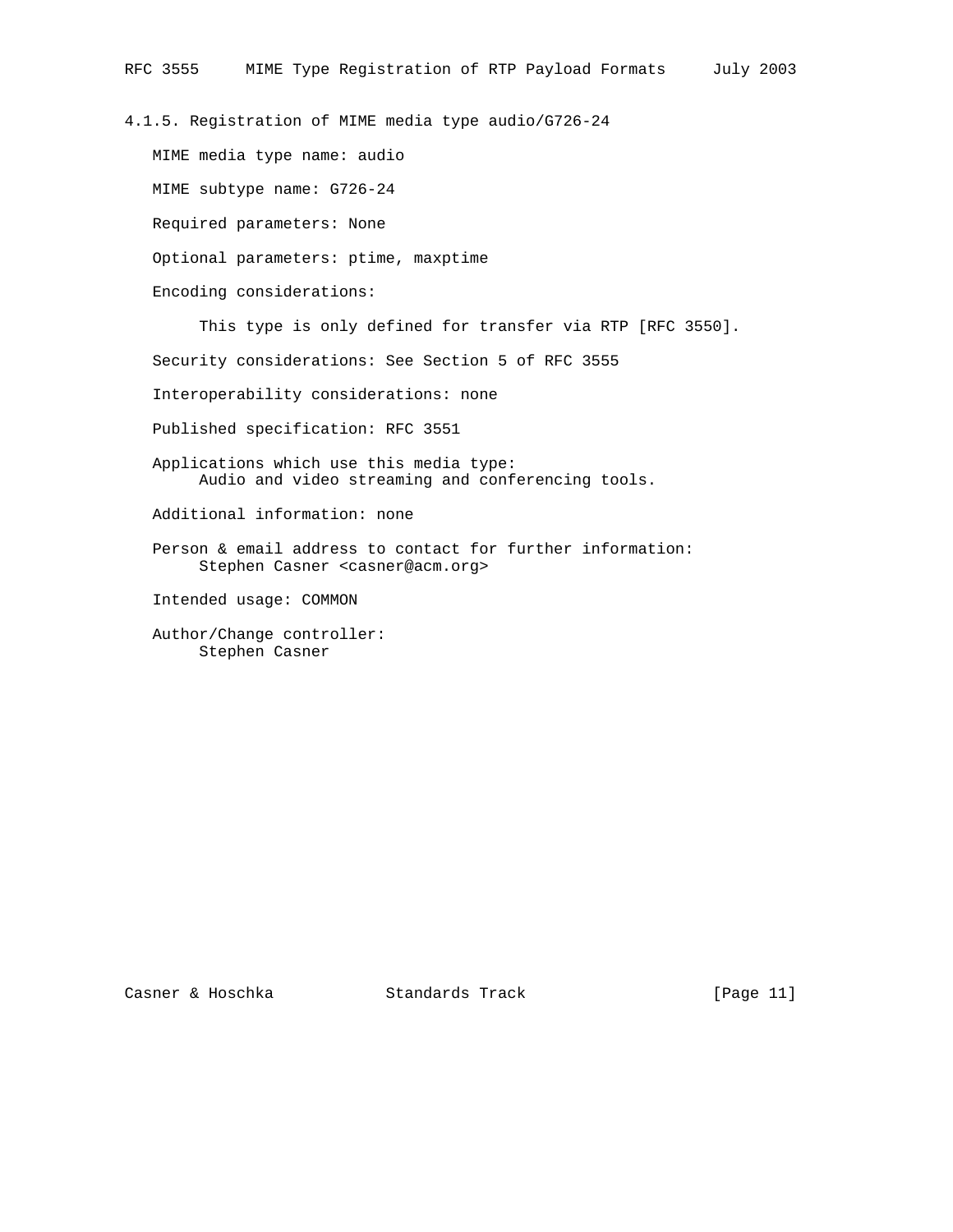4.1.6. Registration of MIME media type audio/G726-32

 MIME media type name: audio MIME subtype name: G726-32 Required parameters: None Optional parameters: ptime, maxptime Encoding considerations: This type is only defined for transfer via RTP [RFC 3550]. Security considerations: See Section 5 of RFC 3555 Interoperability considerations: none Published specification: RFC 3551 Applications which use this media type: Audio and video streaming and conferencing tools. Additional information: none Person & email address to contact for further information: Stephen Casner <casner@acm.org> Intended usage: COMMON Author/Change controller: Stephen Casner

Casner & Hoschka Standards Track [Page 12]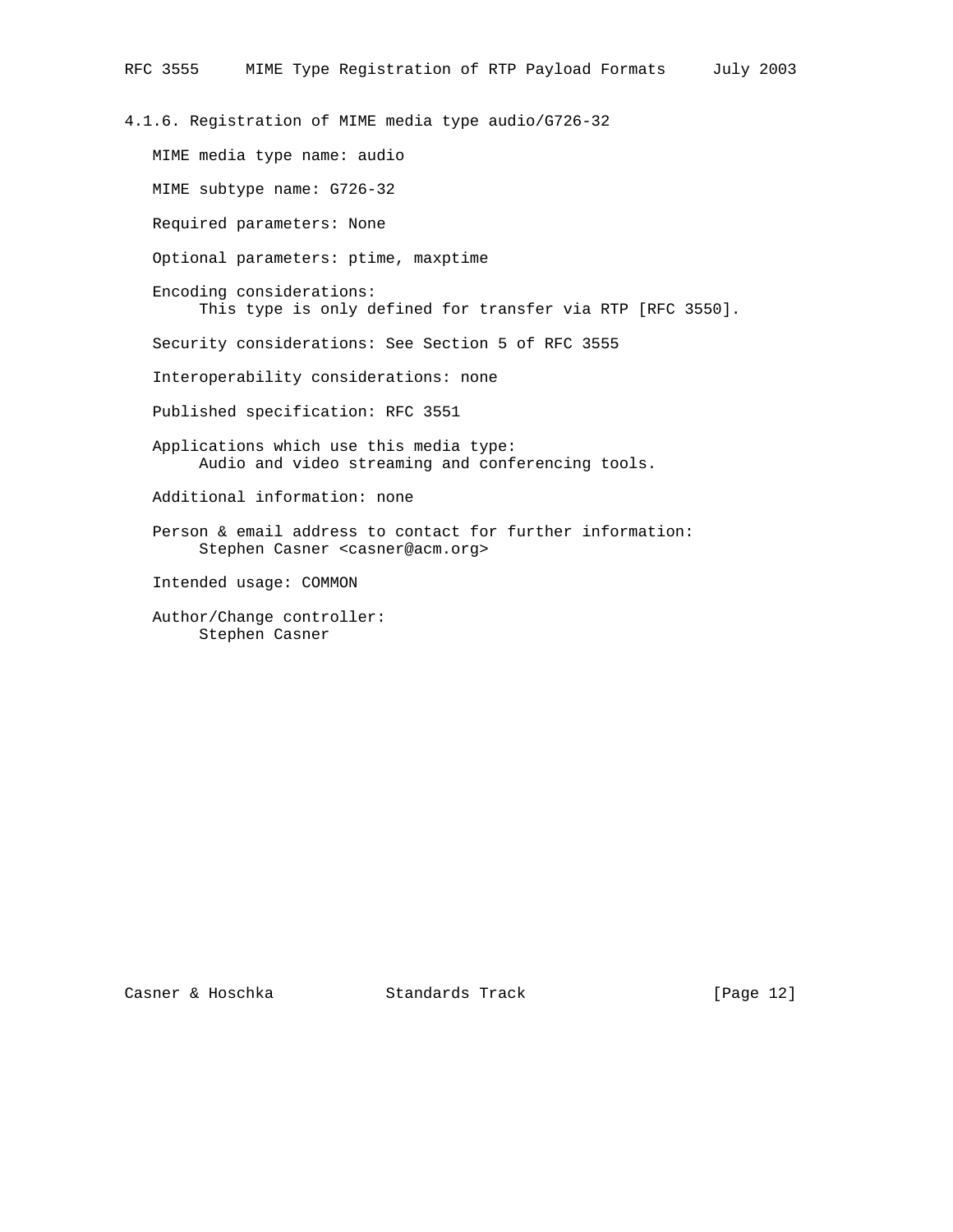4.1.7. Registration of MIME media type audio/G726-40

 MIME media type name: audio MIME subtype name: G726-40 Required parameters: None Optional parameters: ptime, maxptime Encoding considerations: This type is only defined for transfer via RTP [RFC 3550]. Security considerations: See Section 5 of RFC 3555 Interoperability considerations: none Published specification: RFC 3551 Applications which use this media type: Audio and video streaming and conferencing tools. Additional information: none Person & email address to contact for further information: Stephen Casner <casner@acm.org> Intended usage: COMMON Author/Change controller: Stephen Casner

Casner & Hoschka Standards Track [Page 13]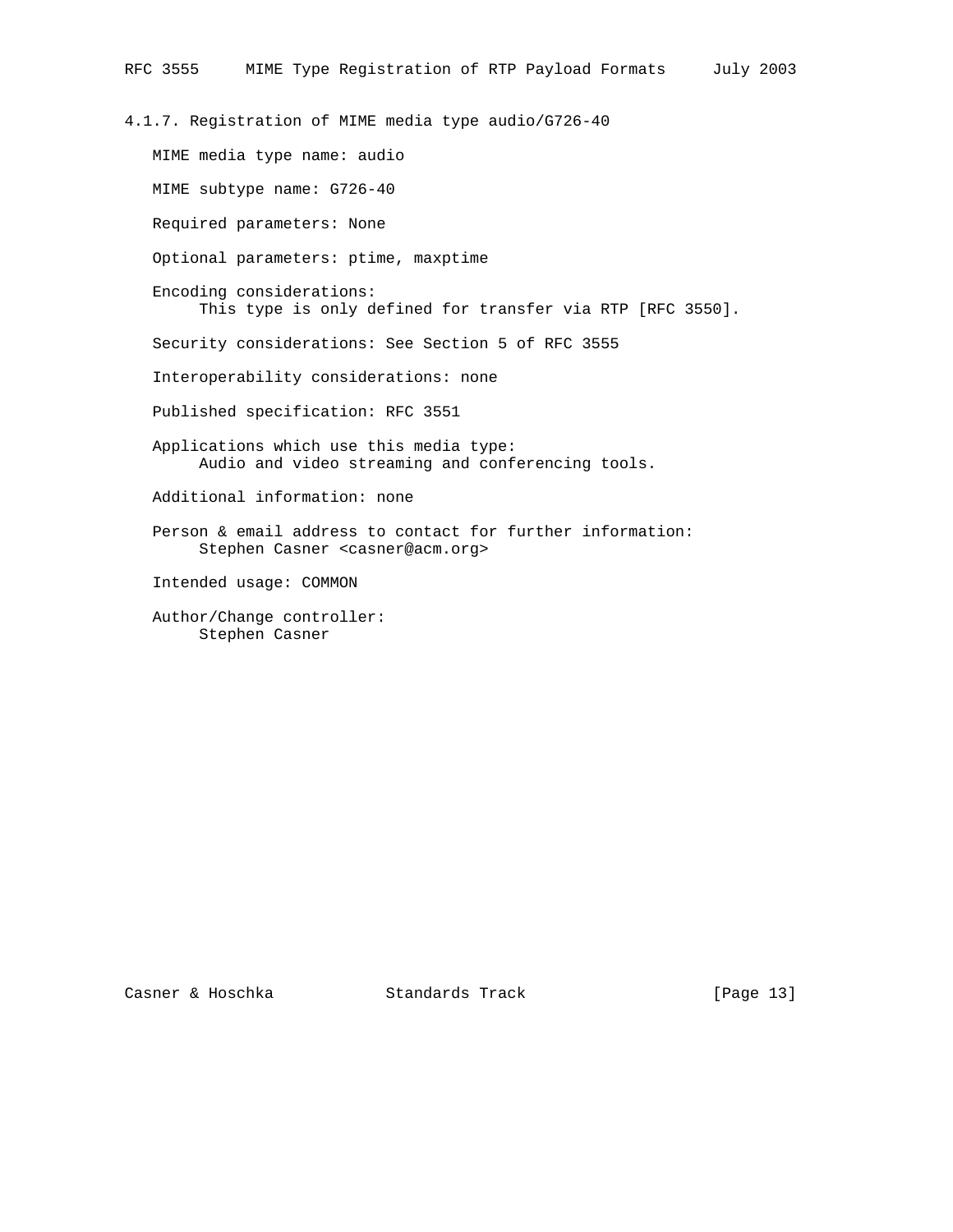4.1.8. Registration of MIME media type audio/G728

 MIME media type name: audio MIME subtype name: G728 Required parameters: None Optional parameters: ptime, maxptime Encoding considerations: This type is only defined for transfer via RTP [RFC 3550]. Security considerations: See Section 5 of RFC 3555 Interoperability considerations: none Published specification: RFC 3551 Applications which use this media type: Audio and video streaming and conferencing tools. Additional information: none Person & email address to contact for further information: Stephen Casner <casner@acm.org> Intended usage: COMMON Author/Change controller: Stephen Casner

Casner & Hoschka Standards Track [Page 14]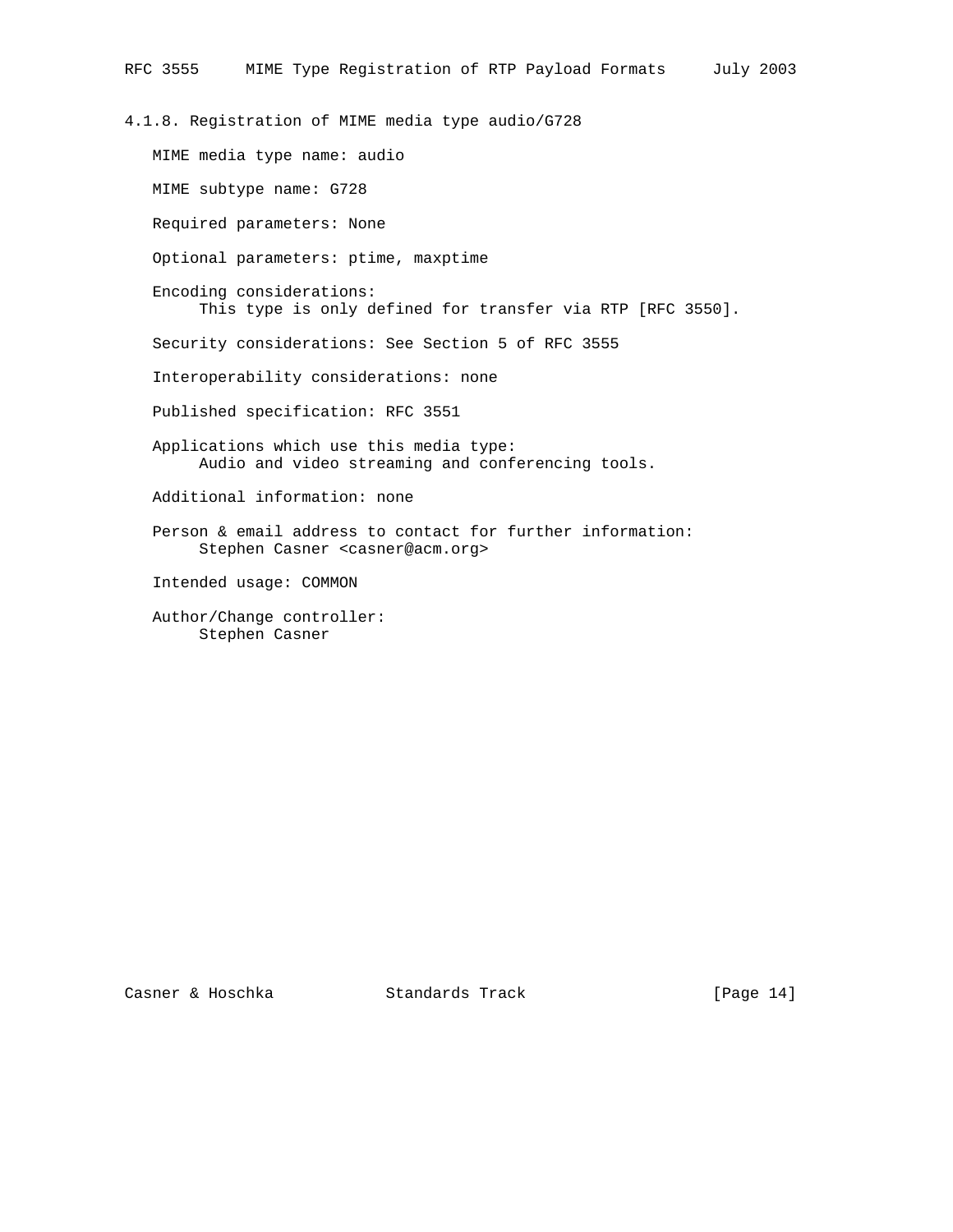4.1.9. Registration of MIME media type audio/G729

MIME media type name: audio

MIME subtype name: G729

Required parameters: None

 Optional parameters: ptime, maxptime

> annexb: indicates that Annex B, voice activity detection, is used or preferred. Permissible values are "yes" and "no" (without the quotes); "yes" is implied if this parameter is omitted.

 Encoding considerations: This type is only defined for transfer via RTP [RFC 3550].

Security considerations: See Section 5 of RFC 3555

Interoperability considerations: none

Published specification: RFC 3551

 Applications which use this media type: Audio and video streaming and conferencing tools.

Additional information: none

 Person & email address to contact for further information: Stephen Casner <casner@acm.org>

Intended usage: COMMON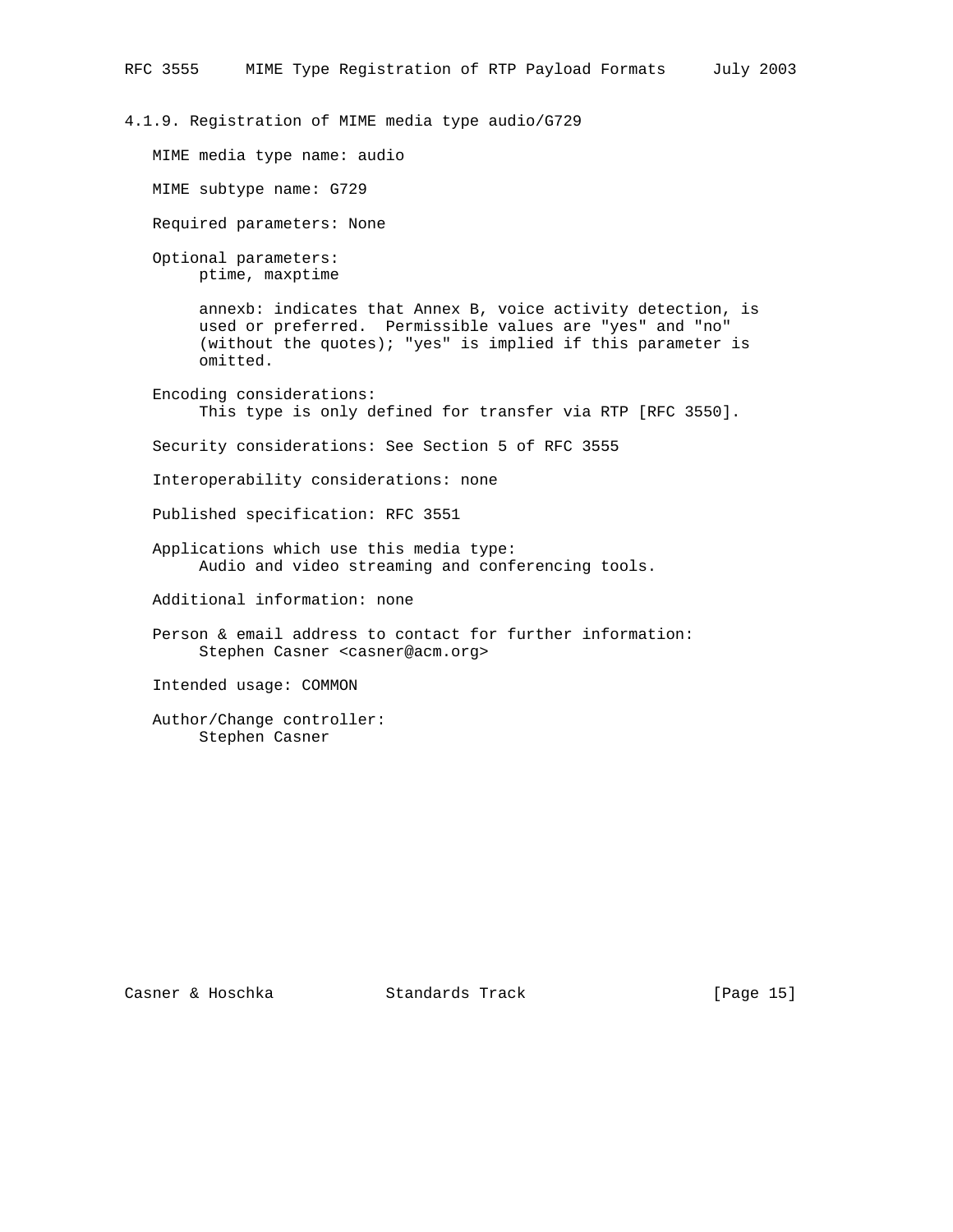4.1.10. Registration of MIME media type audio/G729D

MIME media type name: audio

MIME subtype name: G729D

Required parameters: None

 Optional parameters: ptime, maxptime

> annexb: indicates that Annex B, voice activity detection, is used or preferred. Permissible values are "yes" and "no" (without the quotes); "yes" is implied if this parameter is omitted.

 Encoding considerations: This type is only defined for transfer via RTP [RFC 3550].

Security considerations: See Section 5 of RFC 3555

Interoperability considerations: none

Published specification: RFC 3551

 Applications which use this media type: Audio and video streaming and conferencing tools.

Additional information: none

 Person & email address to contact for further information: Stephen Casner <casner@acm.org>

Intended usage: COMMON

 Author/Change controller: Stephen Casner

Casner & Hoschka Standards Track [Page 16]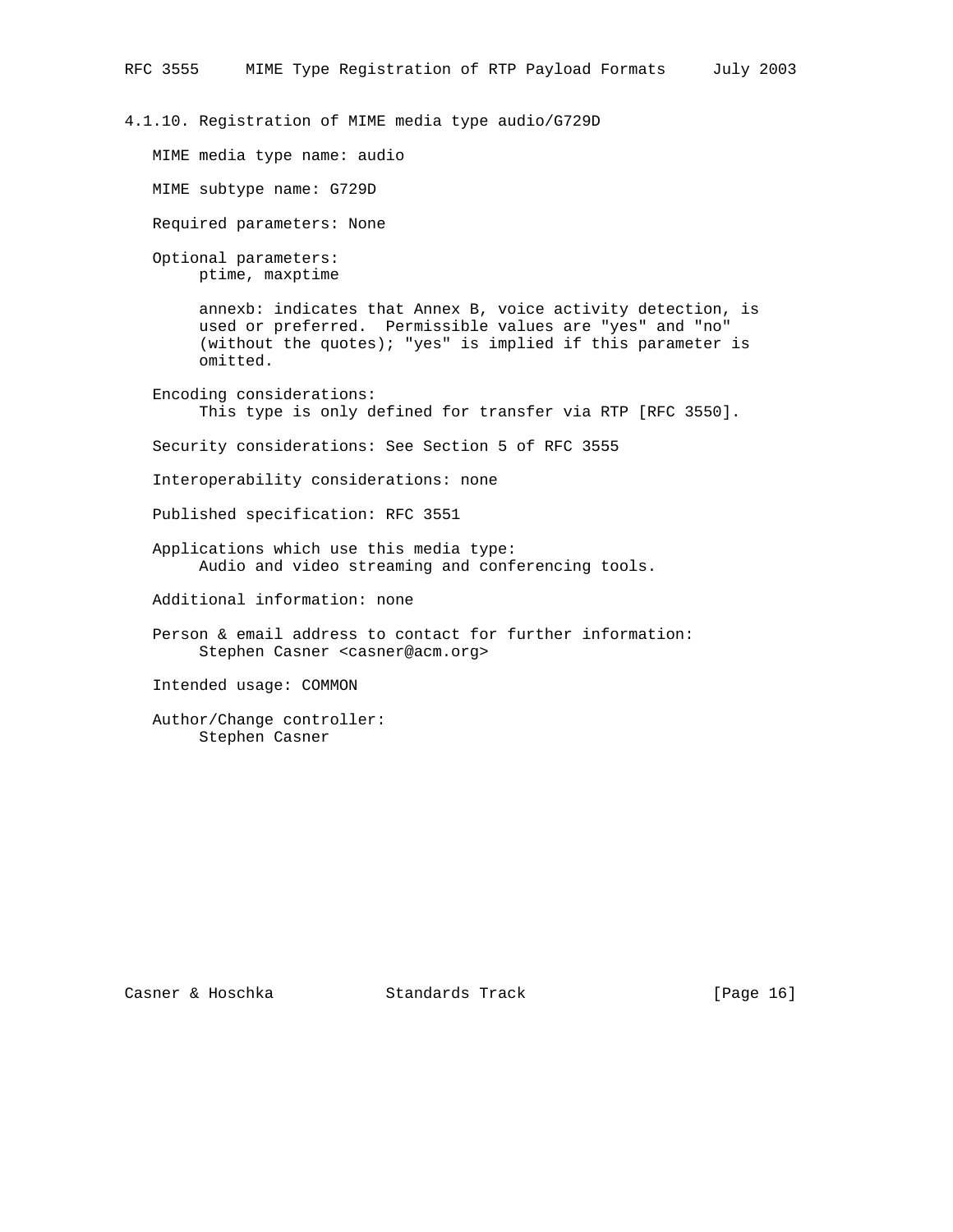4.1.11. Registration of MIME media type audio/G729E

MIME media type name: audio

MIME subtype name: G729E

Required parameters: None

 Optional parameters: ptime, maxptime

> annexb: indicates that Annex B, voice activity detection, is used or preferred. Permissible values are "yes" and "no" (without the quotes); "yes" is implied if this parameter is omitted.

 Encoding considerations: This type is only defined for transfer via RTP [RFC 3550].

Security considerations: See Section 5 of RFC 3555

Interoperability considerations: none

Published specification: RFC 3551

 Applications which use this media type: Audio and video streaming and conferencing tools.

Additional information: none

 Person & email address to contact for further information: Stephen Casner <casner@acm.org>

Intended usage: COMMON

 Author/Change controller: Stephen Casner

Casner & Hoschka Standards Track [Page 17]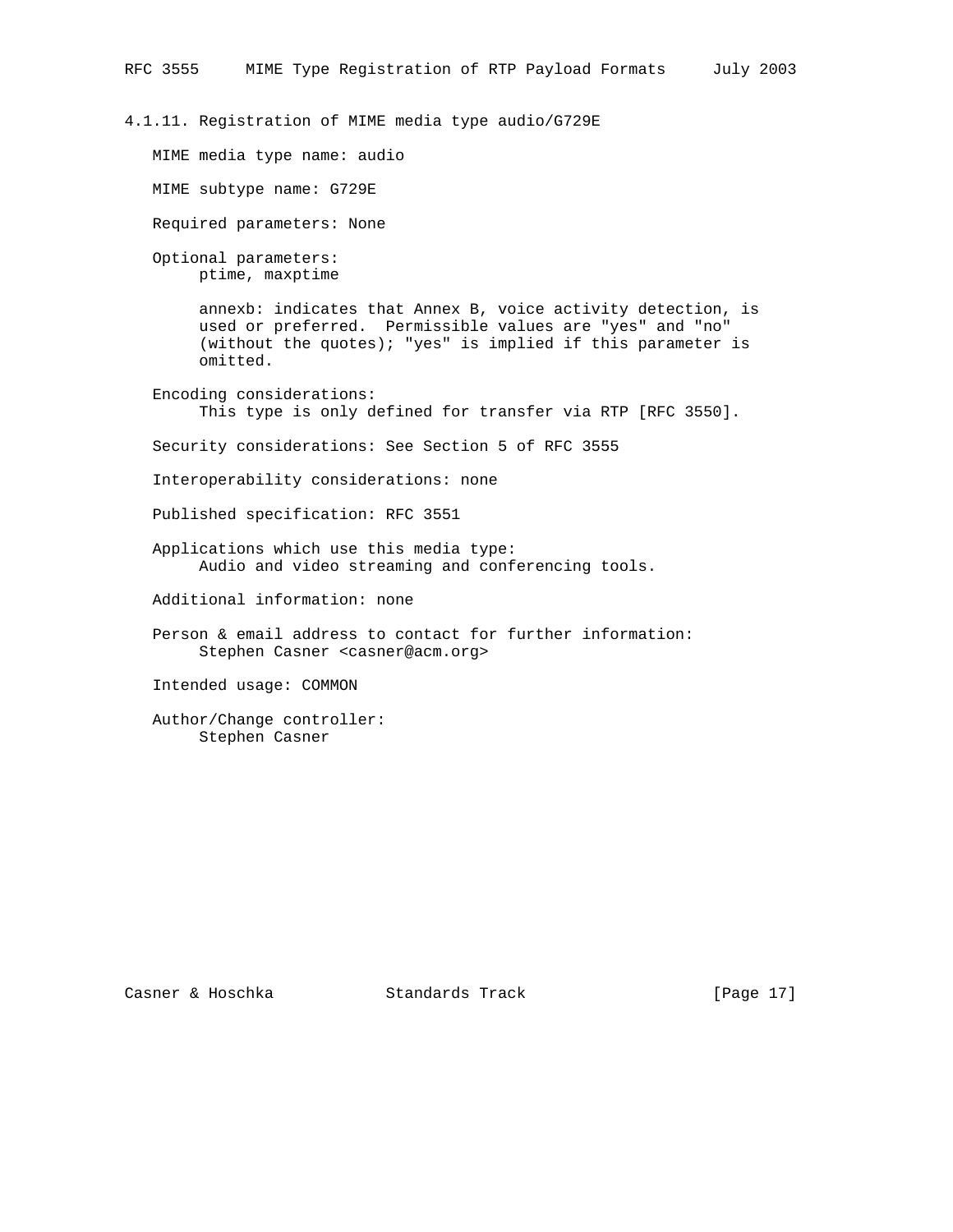4.1.12. Registration of MIME media type audio/GSM MIME media type name: audio MIME subtype name: GSM Required parameters: None Optional parameters: ptime, maxptime Encoding considerations: This type is only defined for transfer via RTP [RFC 3550]. Security considerations: See Section 5 of RFC 3555 Interoperability considerations: none Published specification: RFC 3551 Applications which use this media type: Audio and video streaming and conferencing tools. Additional information: none

 Person & email address to contact for further information: Stephen Casner <casner@acm.org>

Intended usage: COMMON

 Author/Change controller: Stephen Casner

Casner & Hoschka Standards Track [Page 18]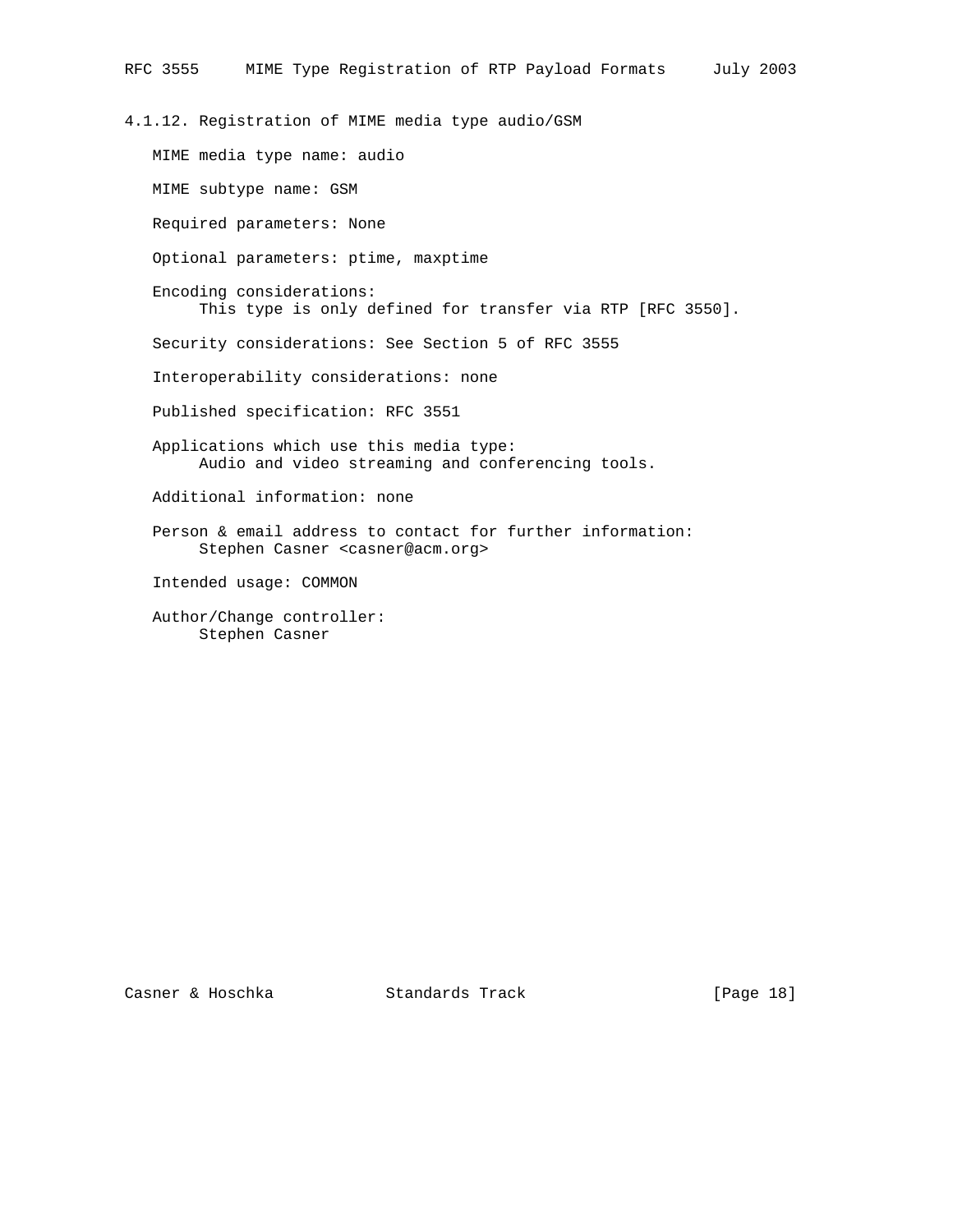4.1.13. Registration of MIME media type audio/GSM-EFR

 MIME media type name: audio MIME subtype name: GSM-EFR Required parameters: None Optional parameters: ptime, maxptime Encoding considerations: This type is only defined for transfer via RTP [RFC 3550]. Security considerations: See Section 5 of RFC 3555 Interoperability considerations: none Published specification: RFC 3551 Applications which use this media type: Audio and video streaming and conferencing tools. Additional information: none Person & email address to contact for further information: Stephen Casner <casner@acm.org> Intended usage: COMMON Author/Change controller: Stephen Casner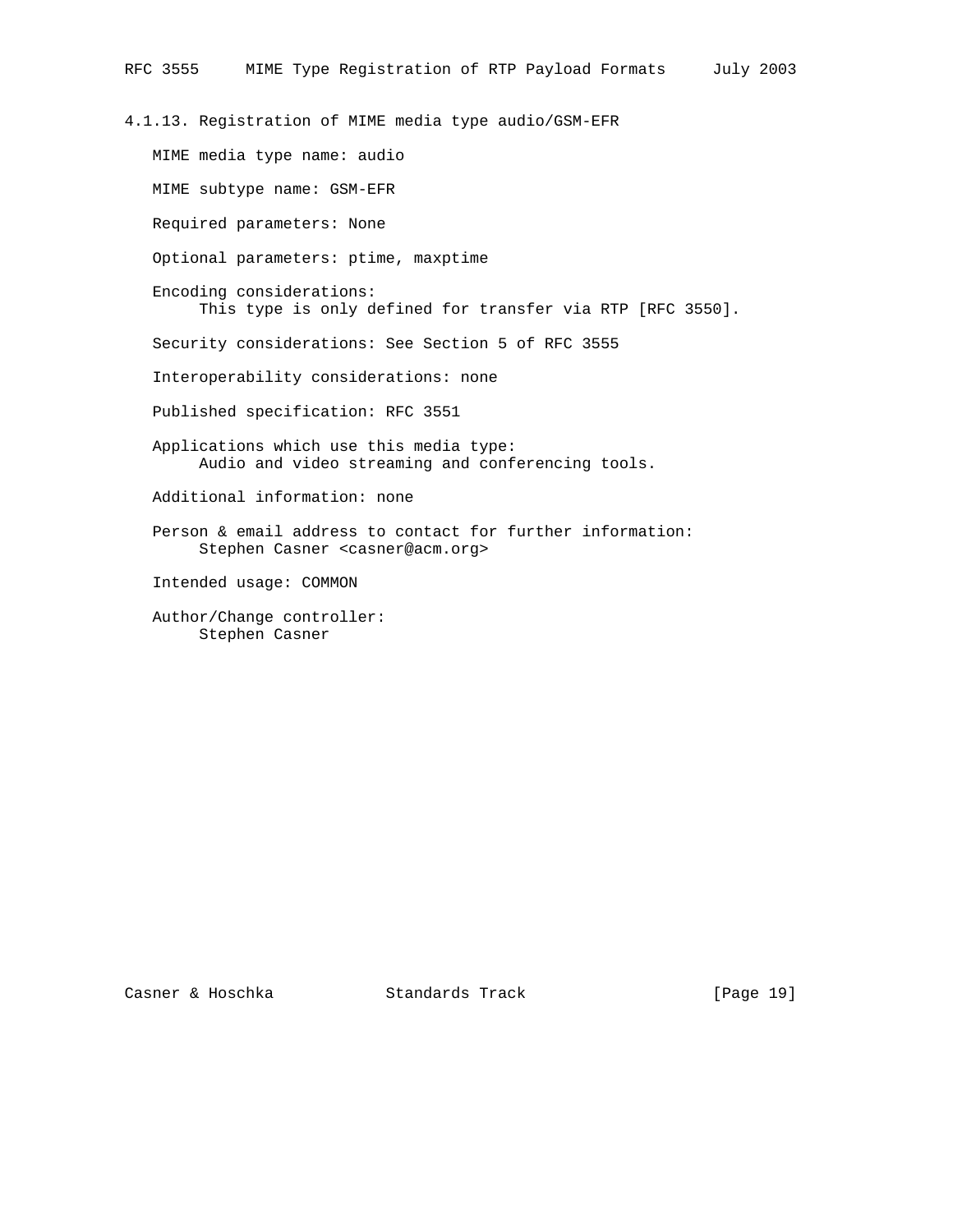4.1.14. Registration of MIME media type audio/L8

 MIME media type name: audio MIME subtype name: L8 Required parameters: rate, the RTP timestamp clock rate Optional parameters: channels, ptime, maxptime Encoding considerations: This type is only defined for transfer via RTP [RFC 3550]. Security considerations: See Section 5 of RFC 3555 Interoperability considerations: none Published specification: RFC 3551 Applications which use this media type: Audio and video streaming and conferencing tools. Additional information: none Person & email address to contact for further information: Stephen Casner <casner@acm.org> Intended usage: COMMON Author/Change controller: Stephen Casner

Casner & Hoschka Standards Track [Page 20]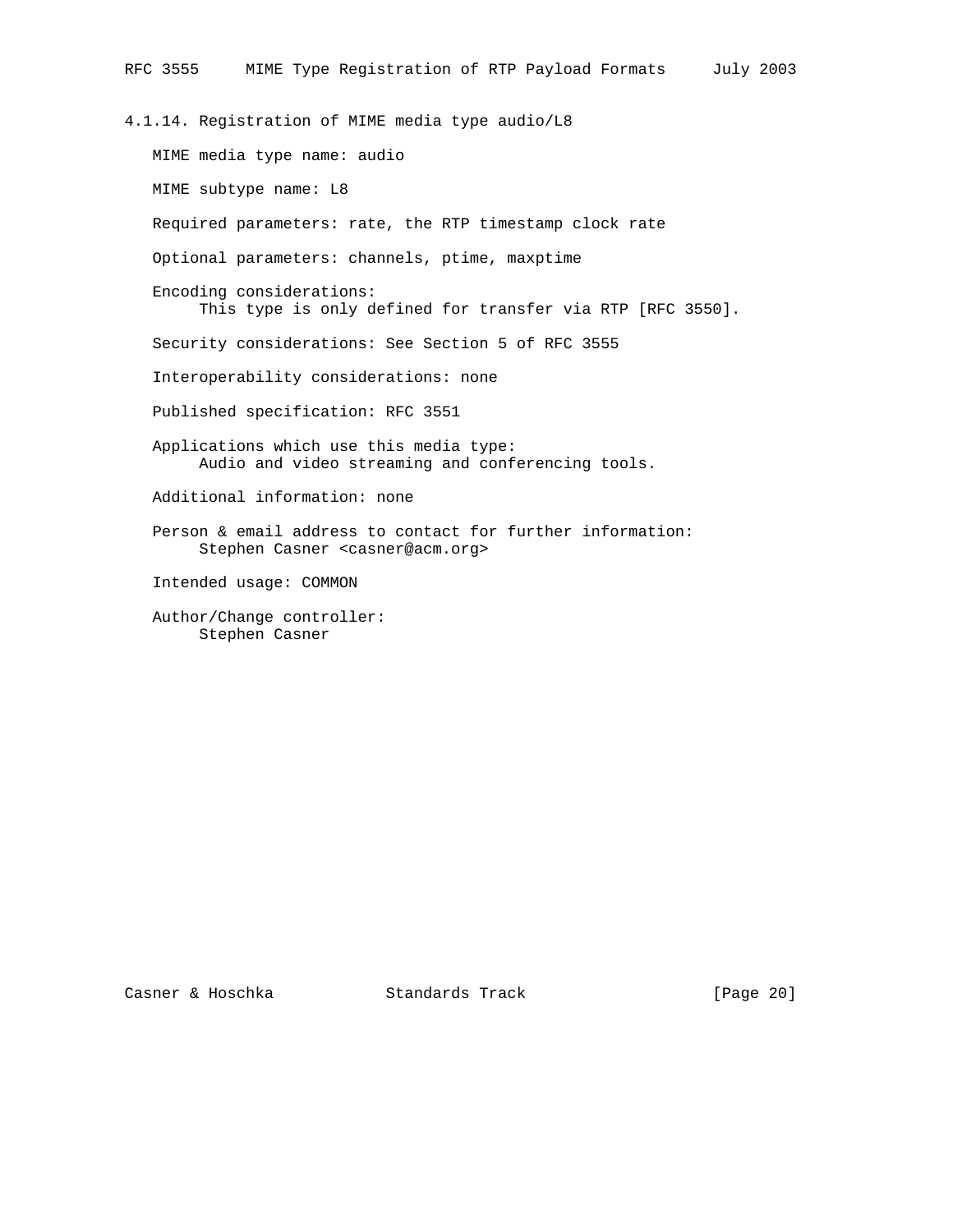#### 4.1.15. Registration of MIME media type audio/L16

 MIME subtype audio/L16 has already been registered via RFC 2586 for transports other than RTP. That registration is incorporated here and augmented with additional information for RTP transport.

MIME media type name: audio

MIME subtype name: L16

Required parameters

 rate: number of samples per second -- For non-RTP transport, the permissible values for rate are 8000, 11025, 16000, 22050, 24000, 32000, 44100, and 48000 samples per second. For RTP transport, other values are permissible but the aforementioned values are RECOMMENDED. For RTP, the rate parameter indicates the RTP timestamp clock rate, which is equal to the sample rate.

Optional parameters

 channels: how many audio streams are interleaved -- defaults to 1; stereo would be 2, etc. Interleaving takes place between individual two-byte samples.

 emphasis: analog preemphasis applied to the signal before quantization. The only emphasis value defined here is emphasis=50-15 to indicate the 50/15 microsecond preemphasis used with Compact Disks. This parameter MUST be omitted if no analog preemphasis was applied.

 channel-order: specifies the sample interleaving order for multiple-channel audio streams (see [7] Section 7). Permissible values are DV.LRLsRs, DV.LRCS, DV.LRCWo, DV.LRLsRsC, DV.LRLsRsCS, DV.LmixRmixTWoQ1Q2, DV.LRCWoLsRsLmixRmix, DV.LRCWoLs1Rs1Ls2Rs2, DV.LRCWoLsRsLcRc. For interoperation with DV video systems, only a subset of these channel combinations is specified for use with 20-bit linear encoding in the DV video specification [4]; those are DV.LRLsRs, DV.LRCS, DV.LmixRmixTWoQ1Q2. This parameter MUST be omitted when the AIFF-C channel order convention (see RFC 3551) is in use.

 For RTP, ptime: RECOMMENDED duration of each packet in milliseconds.

 For RTP, maxptime: maximum duration of each packet in milliseconds.

Casner & Hoschka Standards Track [Page 21]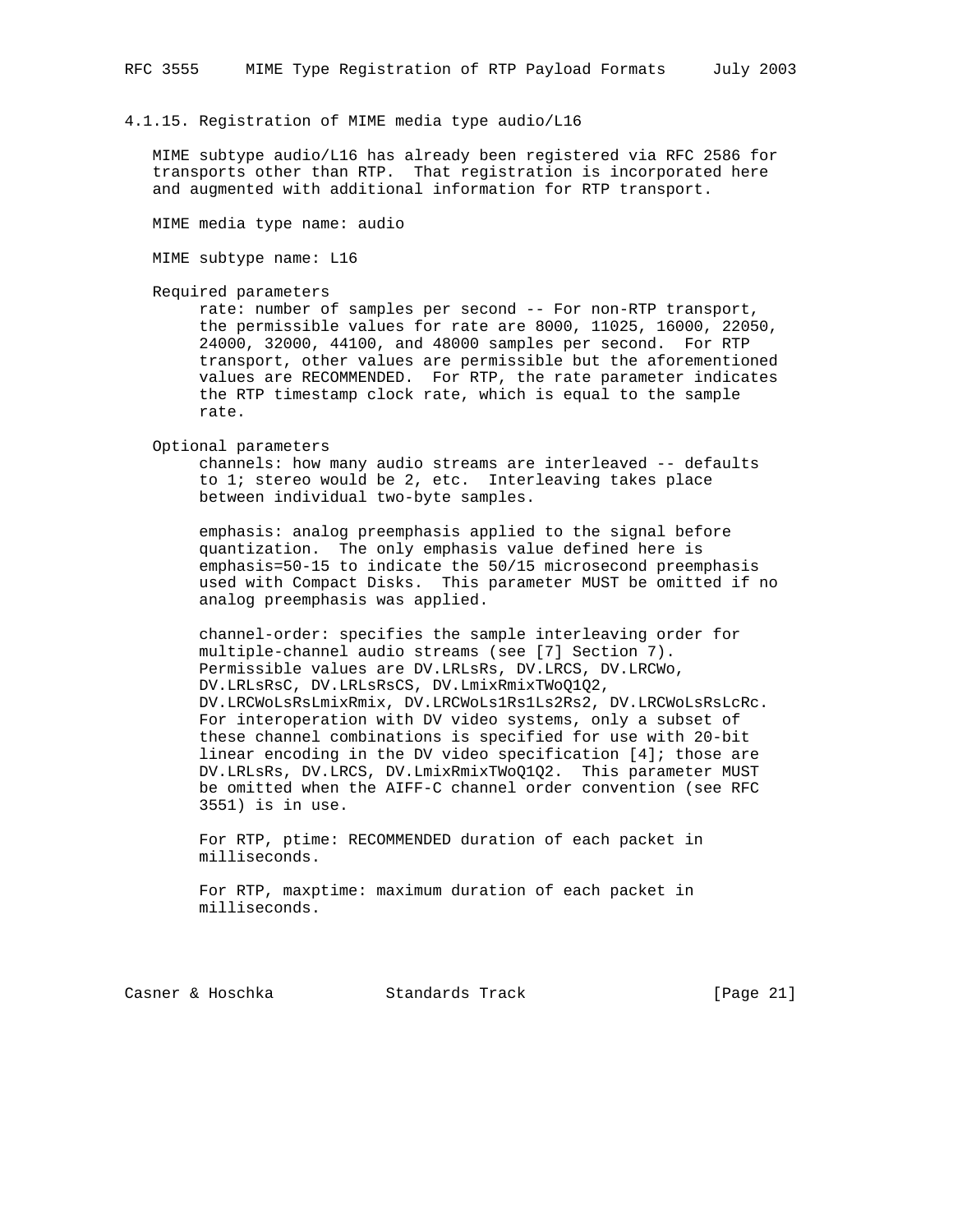Encoding considerations Audio data is binary data, and must be encoded for non-binary transport; the Base64 encoding is suitable for Email. Note that audio data does not compress easily using lossless compression. This type is also defined for transfer via RTP [RFC 3550]. Security considerations Audio data is believed to offer no security risks. See Section 5 of RFC 3555. Interoperability considerations This type is compatible with the encoding used in the WAV (Microsoft Windows RIFF) and Apple AIFF union types, and with the public domain "sox" and "rateconv" programs. Published specification RFC 2586 for non-RTP transports, RFC 3551 for RTP Applications which use this media The public domain "sox" and "rateconv" programs accept this type. 1. Magic number(s) : None 2. File extension(s) : WAV L16 3. Macintosh file type code : AIFF Person to contact for further information 1. Name : James Salsman 2. E-mail : jps-L16@bovik.org Intended usage Common It is expected that many audio and speech applications will use this type. Already the most popular platforms provide this type with the rate=11025 parameter referred to as "radio quality speech." Author/Change controller James Salsman for non-RTP transports. Stephen Casner for RTP transport.

Casner & Hoschka Standards Track [Page 22]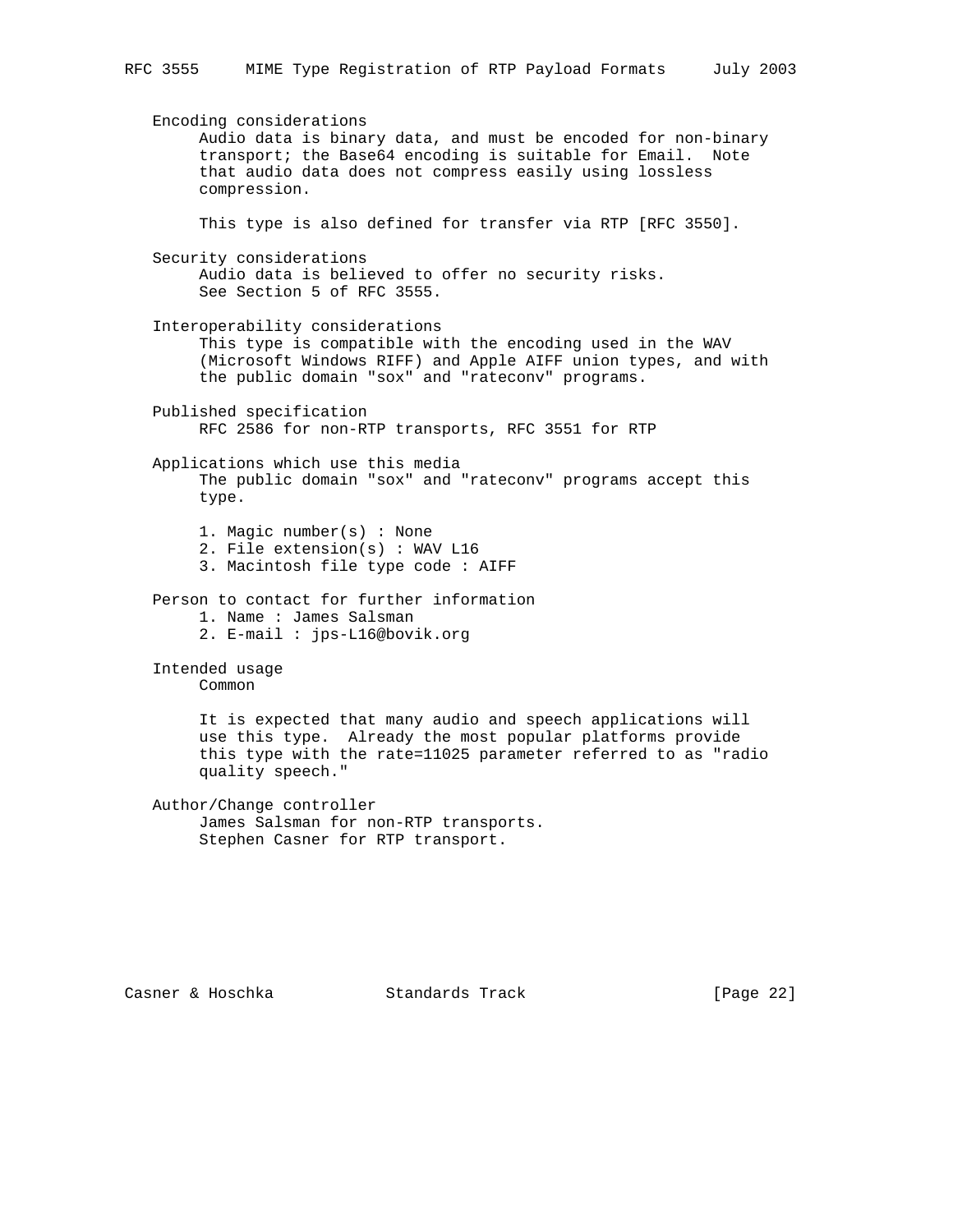4.1.16. Registration of MIME media type audio/LPC

 MIME media type name: audio MIME subtype name: LPC Required parameters: None Optional parameters: ptime, maxptime Encoding considerations: This type is only defined for transfer via RTP [RFC 3550]. Security considerations: See Section 5 of RFC 3555 Interoperability considerations: none Published specification: RFC 3551 Applications which use this media type: Audio and video streaming and conferencing tools. Additional information: none Person & email address to contact for further information: Stephen Casner <casner@acm.org> Intended usage: COMMON Author/Change controller: Stephen Casner

Casner & Hoschka Standards Track [Page 23]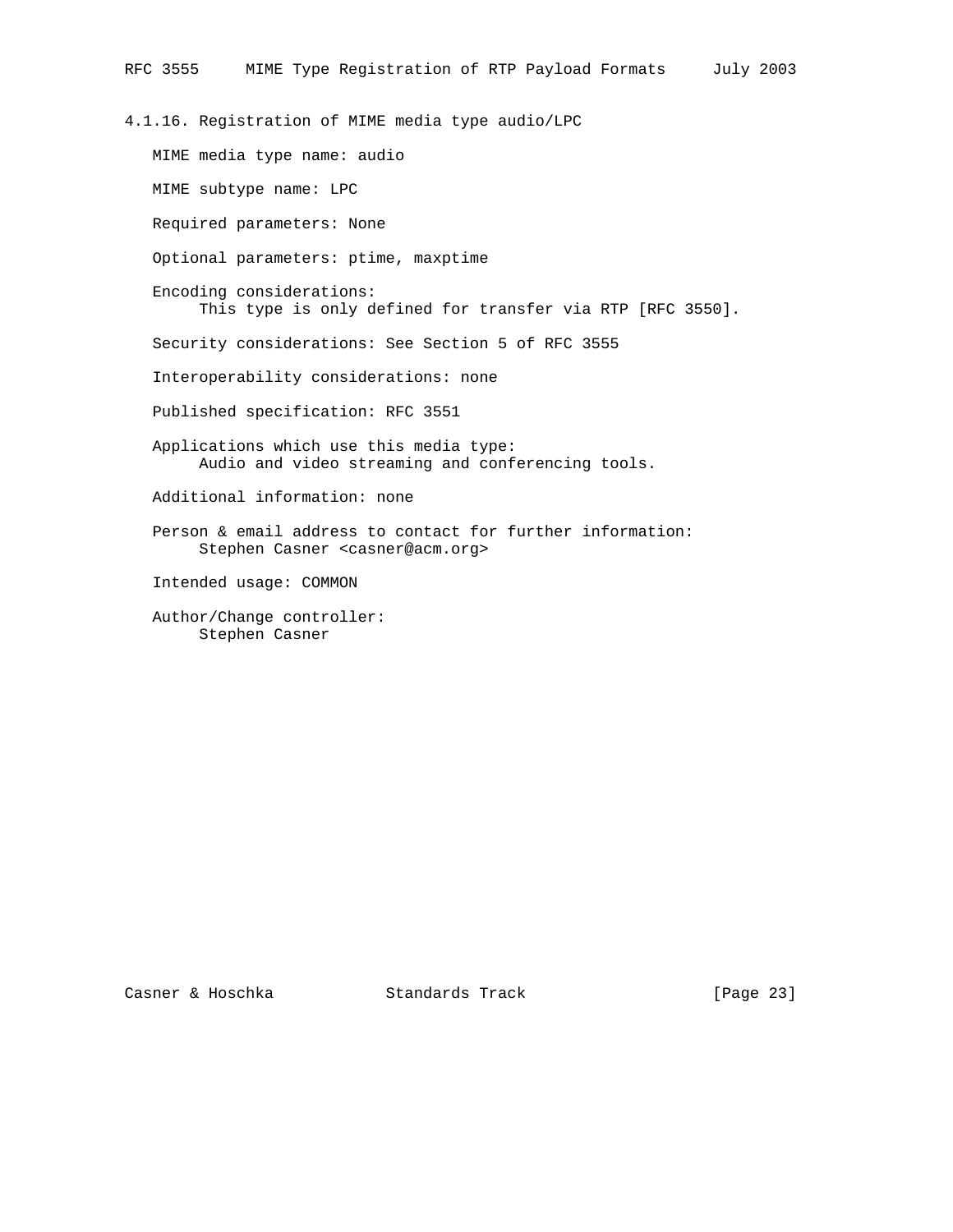4.1.17. Registration of MIME media type audio/MPA

MIME media type name: audio

MIME subtype name: MPA (MPEG audio)

Required parameters: None

Optional parameters:

 layer: which layer of MPEG audio encoding; permissible values are 1, 2, 3.

 samplerate: the rate at which audio is sampled. MPEG-1 audio supports sampling rates of 32, 44.1, and 48 kHz; MPEG-2 supports sampling rates of 16, 22.05 and 24 kHz. This parameter is separate from the RTP timestamp clock rate which is always 90000 Hz for MPA.

 mode: permissible values are "stereo", "joint\_stereo", "single\_channel", "dual\_channel". The "channels" parameter does not apply to MPA. It is undefined to put a number of channels in the SDP rtpmap attribute for MPA.

bitrate: the data rate for the audio bit stream.

ptime: RECOMMENDED duration of each packet in milliseconds.

maxptime: maximum duration of each packet in milliseconds.

 Parameters which are omitted are left to the encoder to choose based on the session bandwidth, configuration information, or other constraints. The selected layer as well as the sampling rate and mode are indicated in the payload so receivers can process the data without these parameters being specified externally.

 Encoding considerations: This type is only defined for transfer via RTP [RFC 3550].

Security considerations: See Section 5 of RFC 3555

Interoperability considerations: none

Published specification: RFC 3551

 Applications which use this media type: Audio and video streaming and conferencing tools.

Casner & Hoschka Standards Track [Page 24]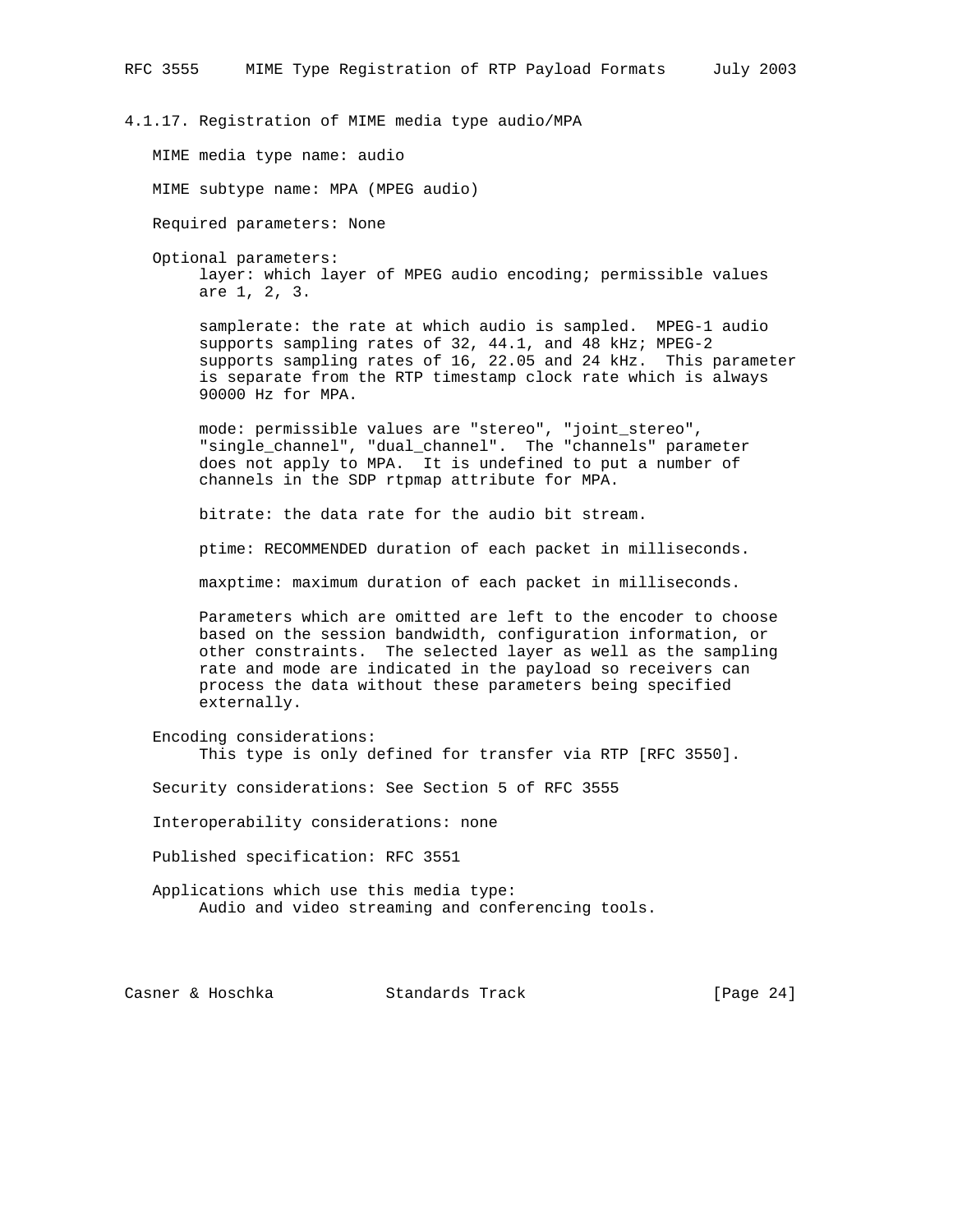Additional information: none

 Person & email address to contact for further information: Stephen Casner <casner@acm.org>

Intended usage: COMMON

 Author/Change controller: Stephen Casner

4.1.18. Registration of MIME media type audio/PCMA

MIME media type name: audio

MIME subtype name: PCMA

 Required parameters: rate The RTP timestamp clock rate, which is equal to the sampling rate. The typical rate is 8000, but other rates may be specified.

Optional parameters: channels, ptime, maxptime

 Encoding considerations: This type is only defined for transfer via RTP [RFC 3550].

Security considerations: See Section 5 of RFC 3555

Interoperability considerations: none

Published specification: RFC 3551

 Applications which use this media type: Audio and video streaming and conferencing tools.

Additional information: none

 Person & email address to contact for further information: Stephen Casner <casner@acm.org>

Intended usage: COMMON

 Author/Change controller: Stephen Casner

Casner & Hoschka Standards Track [Page 25]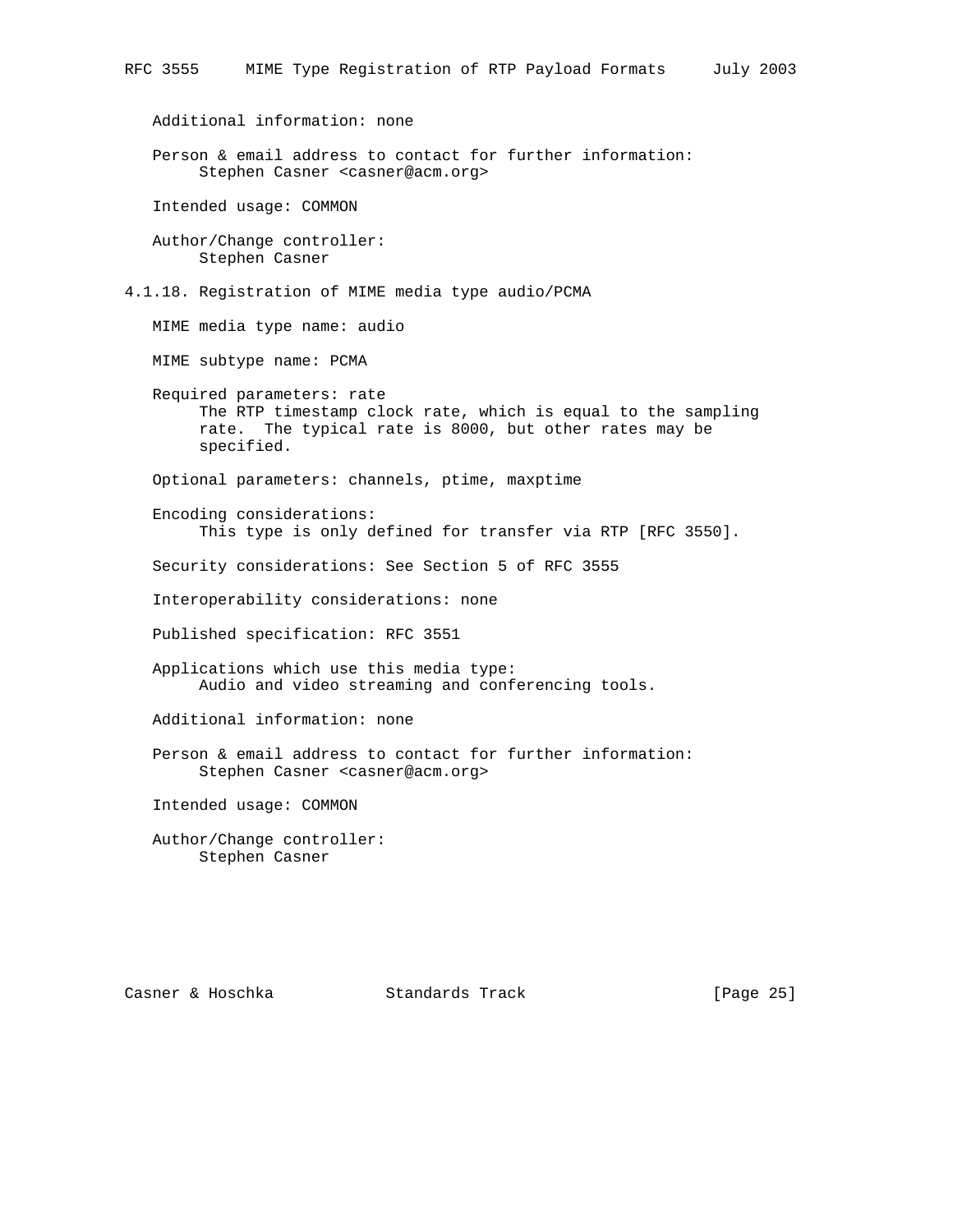4.1.19. Registration of MIME media type audio/PCMU MIME media type name: audio MIME subtype name: PCMU Required parameters: rate The RTP timestamp clock rate, which is equal to the sampling rate. The typical rate is 8000, but other rates may be specified. Optional parameters: channels, ptime, maxptime Encoding considerations: This type is only defined for transfer via RTP [RFC 3550]. Security considerations: See Section 5 of RFC 3555 Interoperability considerations: none Published specification: RFC 3551 Applications which use this media type: Audio and video streaming and conferencing tools. Additional information: none Person & email address to contact for further information: Stephen Casner <casner@acm.org> Intended usage: COMMON Author/Change controller: Stephen Casner

Casner & Hoschka Standards Track [Page 26]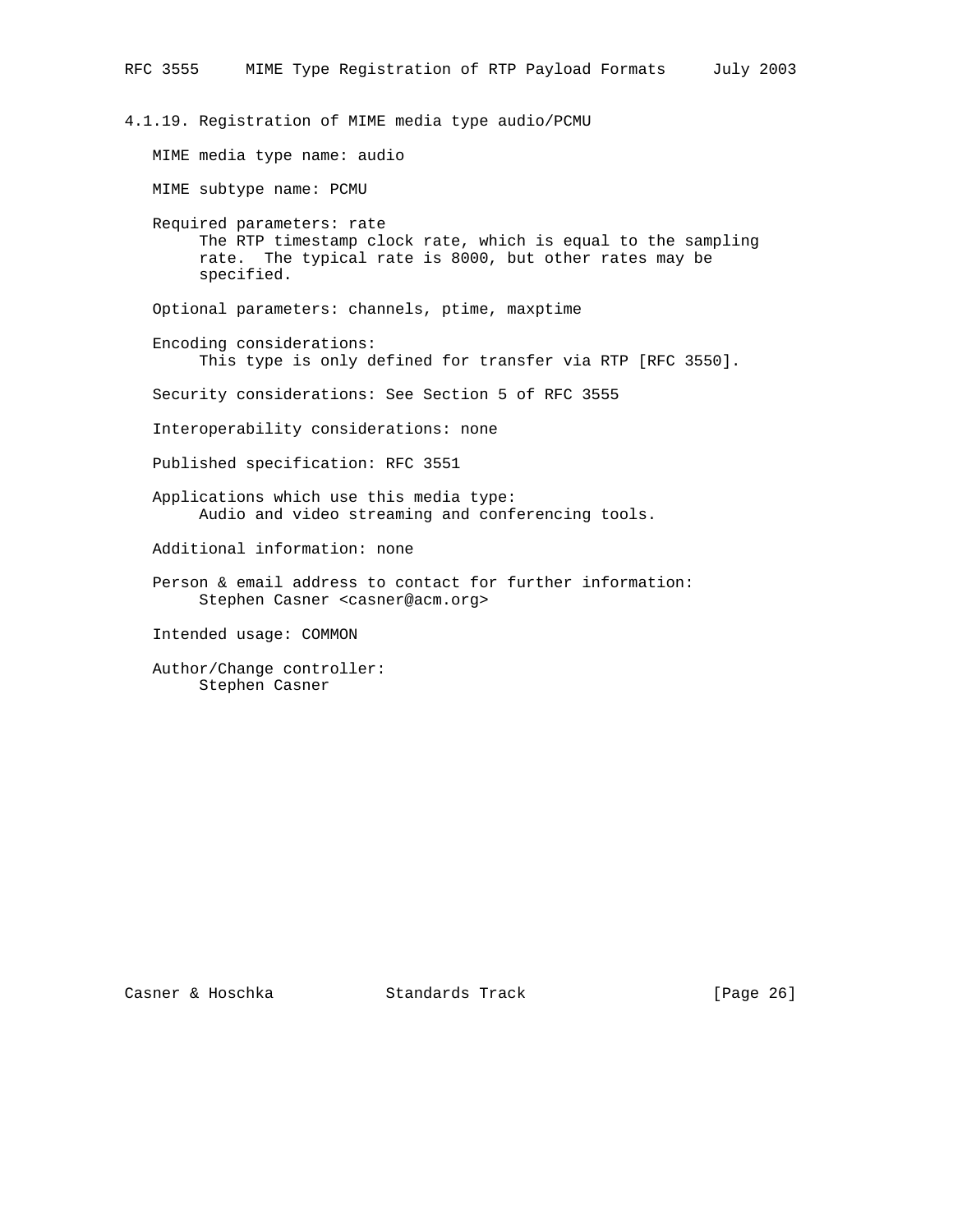4.1.20. Registration of MIME media type audio/QCELP

 MIME media type name: audio MIME subtype name: QCELP Required parameters: None Optional parameters: ptime, maxptime Encoding considerations: This type is only defined for transfer via RTP [RFC 3550]. Security considerations: See Section 5 of RFC 3555 Interoperability considerations: none Published specification: RFC 2658 Applications which use this media type: Audio and video streaming and conferencing tools. Additional information: none Person & email address to contact for further information: Stephen Casner <casner@acm.org> Intended usage: COMMON Author/Change controller: Stephen Casner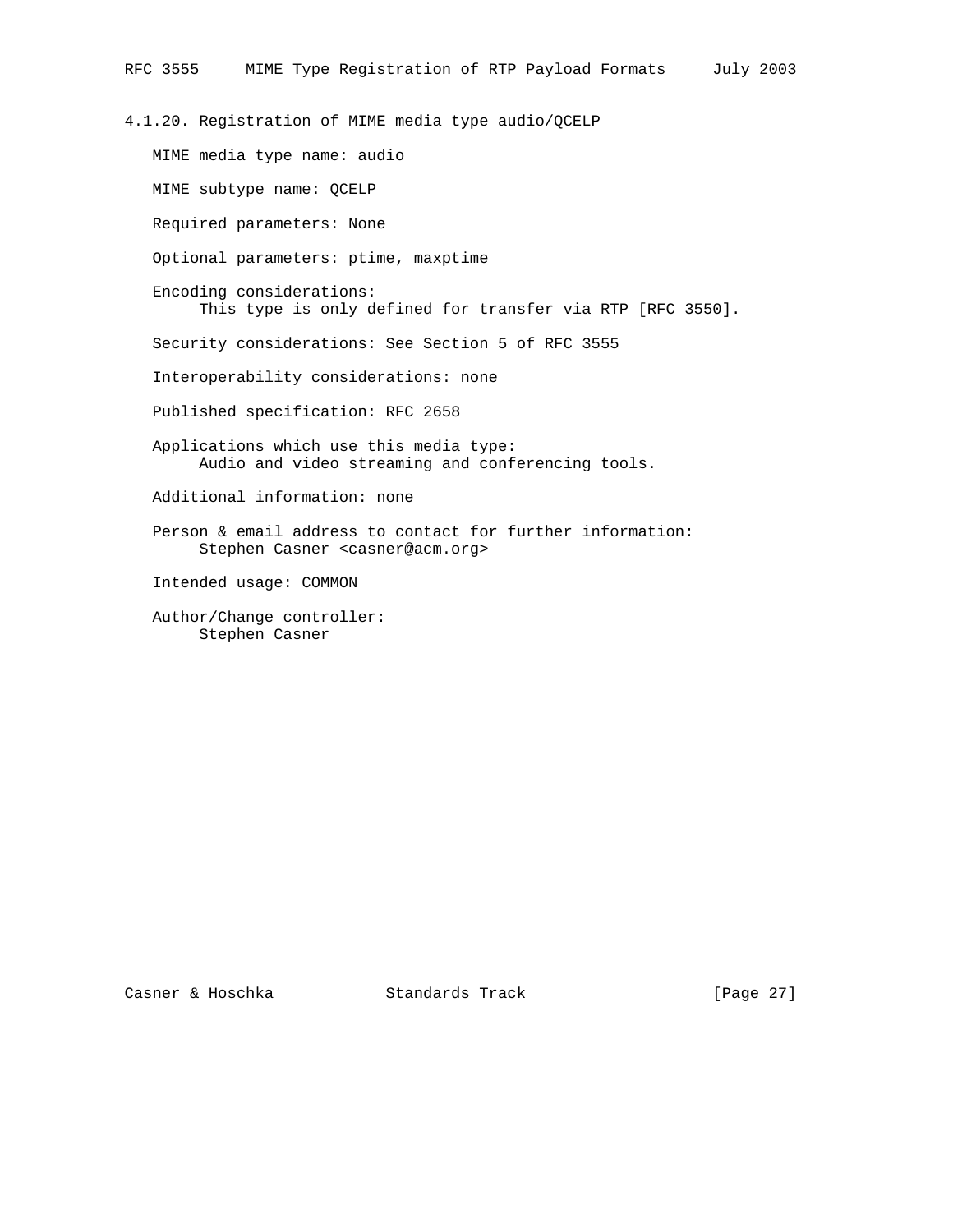#### 4.1.21. Registration of MIME media type audio/RED

MIME media type name: audio

MIME subtype name: RED

Required parameters:

 pt: a comma-separated list of RTP payload types. Because comma is a special character, the list must be a quoted-string (enclosed in double quotes). For static payload types, each list element is simply the type number. For dynamic payload types, each list element is a mapping of the dynamic payload type number to an embedded MIME content-type specification for the payload format corresponding to the dynamic payload type. The format of the mapping is:

dynamic-payload-type "=" content-type

 If the content-type string includes a comma, then the content-type string MUST be a quoted-string. If the content type string does not include a comma, it MAY still be quoted. Since it is part of the list which must itself be a quoted string, that means the quotation marks MUST be quoted with backslash quoting as specified in RFC 2045. If the content type string itself contains a quoted-string, then the requirement for backslash quoting is recursively applied. To specify the audio/RED payload format in SDP, the pt parameter is mapped to an a=fmtp attribute by eliminating the parameter name (pt) and changing the commas to slashes. For example, 'pt="0,5"' maps to 'a=fmtp:99 0/5'. A more complicated example, with a dynamic payload type, is:

pt =  $"0, 103 = \langle "audio/G729D;annexb=yes\\"$ 

 m=audio 49170 RTP/AVP 99 0 103 a=rtpmap:99 RED/8000 a=fmtp:99 0/103 a=rtpmap:103 G729D/8000 a=fmtp:103 annexb=yes

Optional parameters: ptime, maxptime

 Encoding considerations: This type is only defined for transfer via RTP [RFC 3550].

Security considerations: See Section 5 of RFC 3555

Interoperability considerations: none

Casner & Hoschka Standards Track [Page 28]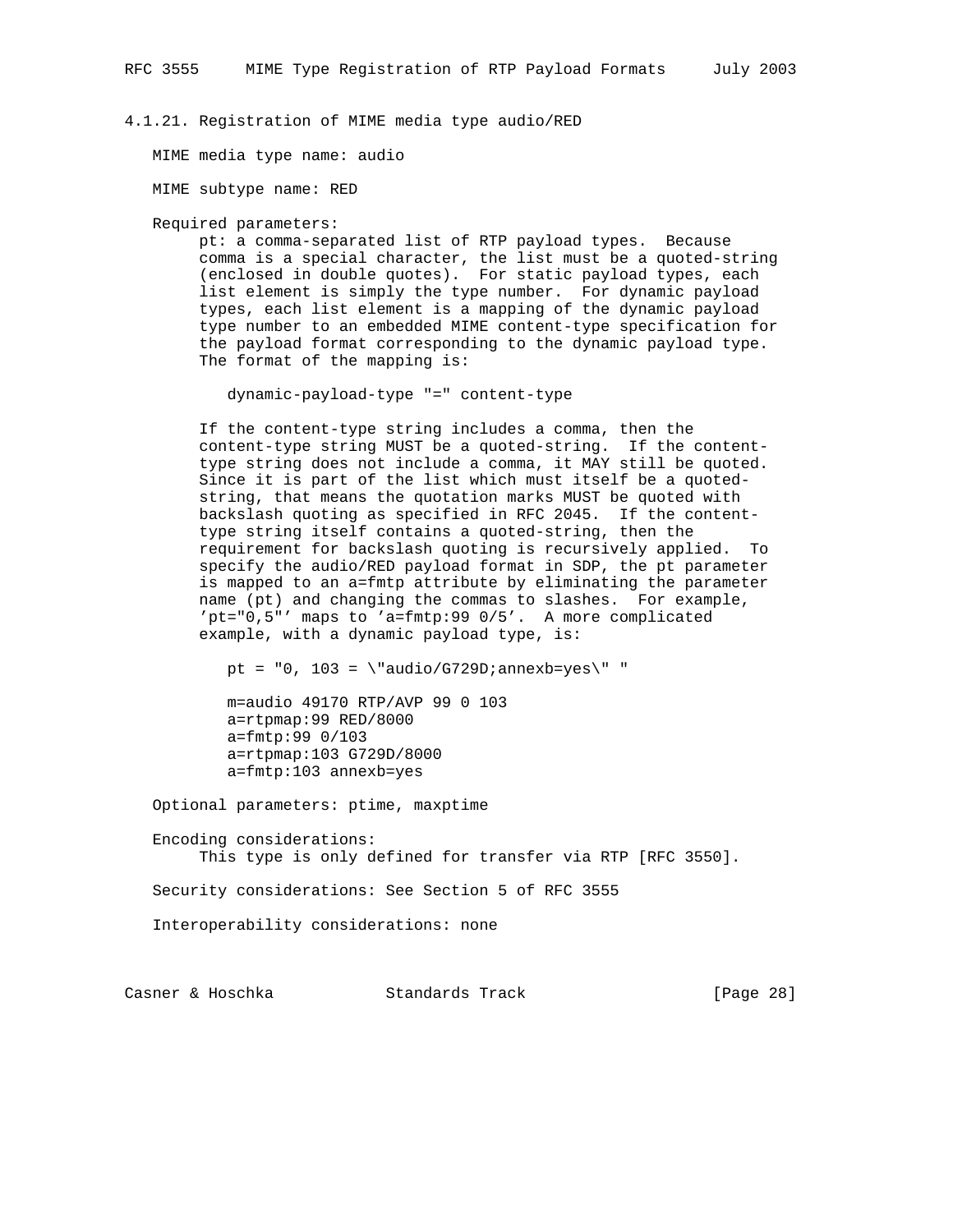Published specification: RFC 2198

 Applications which use this media type: Audio and video streaming and conferencing tools.

Additional information: none

 Person & email address to contact for further information: Stephen Casner <casner@acm.org>

Intended usage: COMMON

 Author/Change controller: Stephen Casner

4.1.22. Registration of MIME media type audio/VDVI

MIME media type name: audio

MIME subtype name: VDVI

Required parameters: None

Optional parameters: ptime, maxptime

 Encoding considerations: This type is only defined for transfer via RTP [RFC 3550].

Security considerations: See Section 5 of RFC 3555

Interoperability considerations: none

Published specification: RFC 3551

 Applications which use this media type: Audio and video streaming and conferencing tools.

Additional information: none

 Person & email address to contact for further information: Stephen Casner <casner@acm.org>

Intended usage: COMMON

 Author/Change controller: Stephen Casner

Casner & Hoschka Standards Track [Page 29]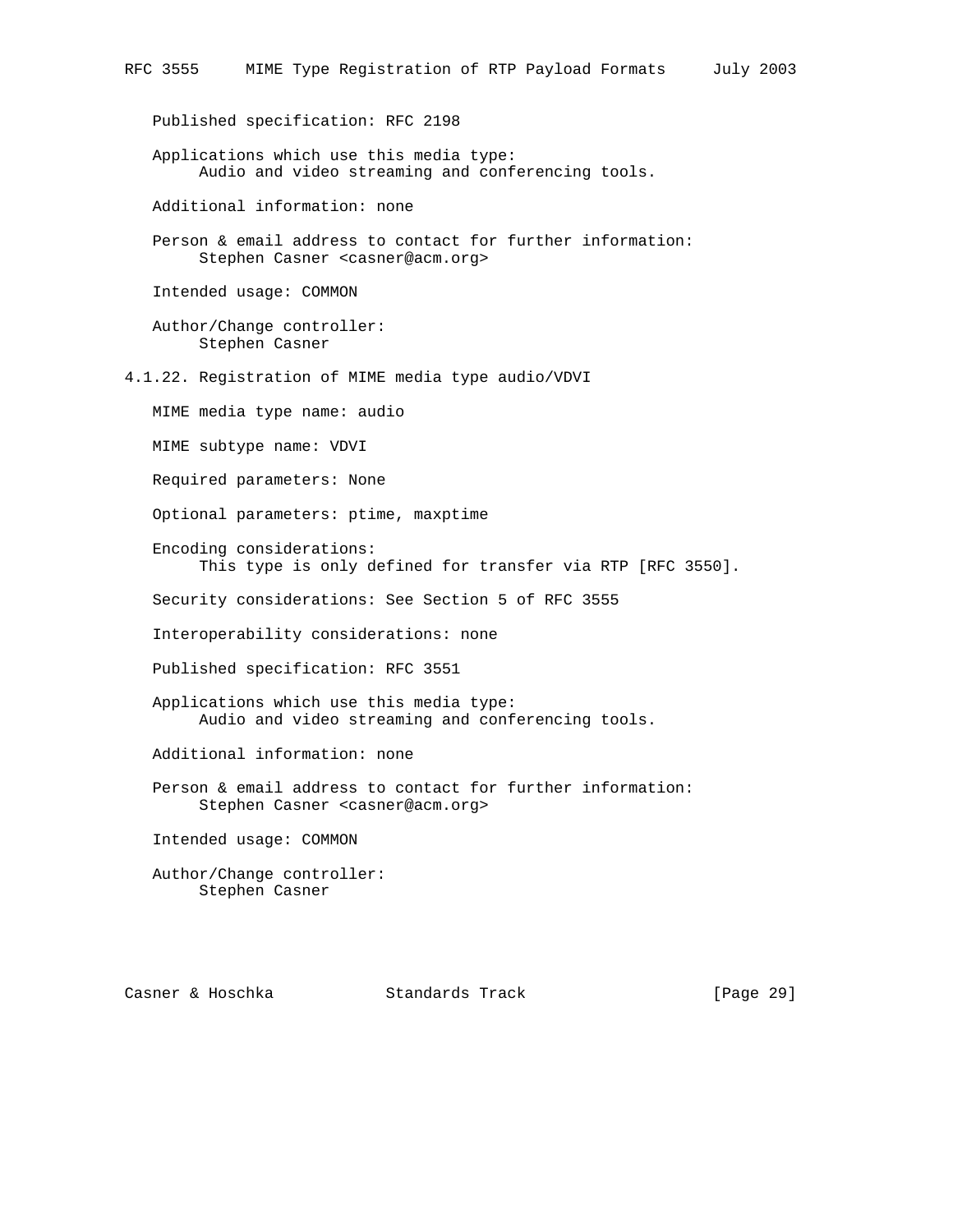4.2. Video Type Registrations

 For all of the video payload formats registered here, the RTP timestamp clock rate is always 90000 Hz, so the "rate" parameter is not applicable. Likewise, the "channel" parameter is not used with video, and while "ptime" and "maxptime" could be used with video, they typically are not.

4.2.1. Registration of MIME media type video/BT656

 MIME media type name: video MIME subtype name: BT656 Required parameters: None Optional parameters: None Encoding considerations: This type is only defined for transfer via RTP [RFC 3550]. Security considerations: See Section 5 of RFC 3555 Interoperability considerations: none Published specification: RFC 2431 Applications which use this media type: Audio and video streaming and conferencing tools. Additional information: none Person & email address to contact for further information: Stephen Casner <casner@acm.org> Intended usage: COMMON

 Author/Change controller: Stephen Casner

Casner & Hoschka Standards Track [Page 30]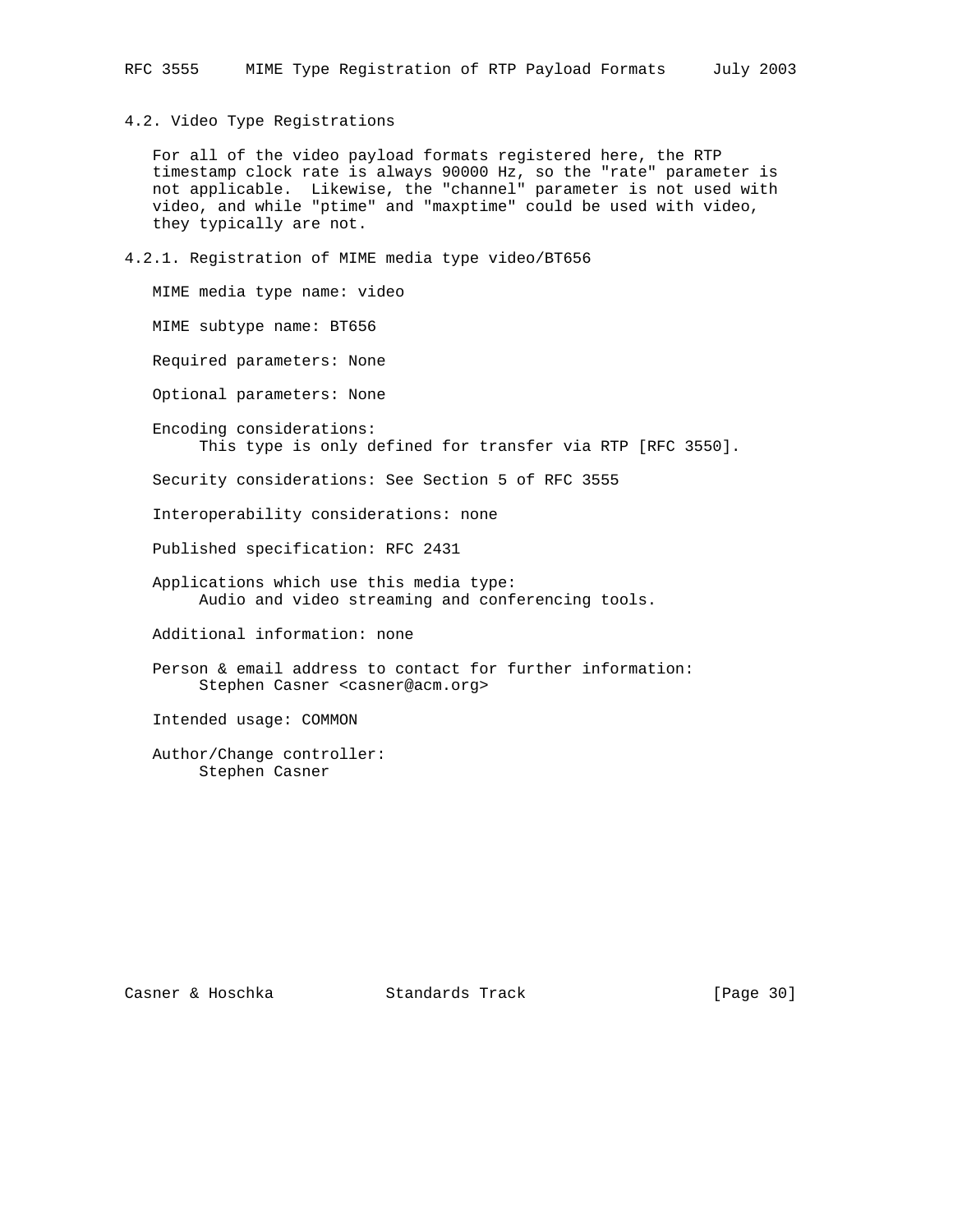4.2.2. Registration of MIME media type video/CelB

 MIME media type name: video MIME subtype name: CelB Required parameters: None Optional parameters: None Encoding considerations: This type is only defined for transfer via RTP [RFC 3550]. Security considerations: See Section 5 of RFC 3555 Interoperability considerations: none Published specification: RFC 2029 Applications which use this media type: Audio and video streaming and conferencing tools. Additional information: none Person & email address to contact for further information: Stephen Casner <casner@acm.org> Intended usage: COMMON Author/Change controller: Stephen Casner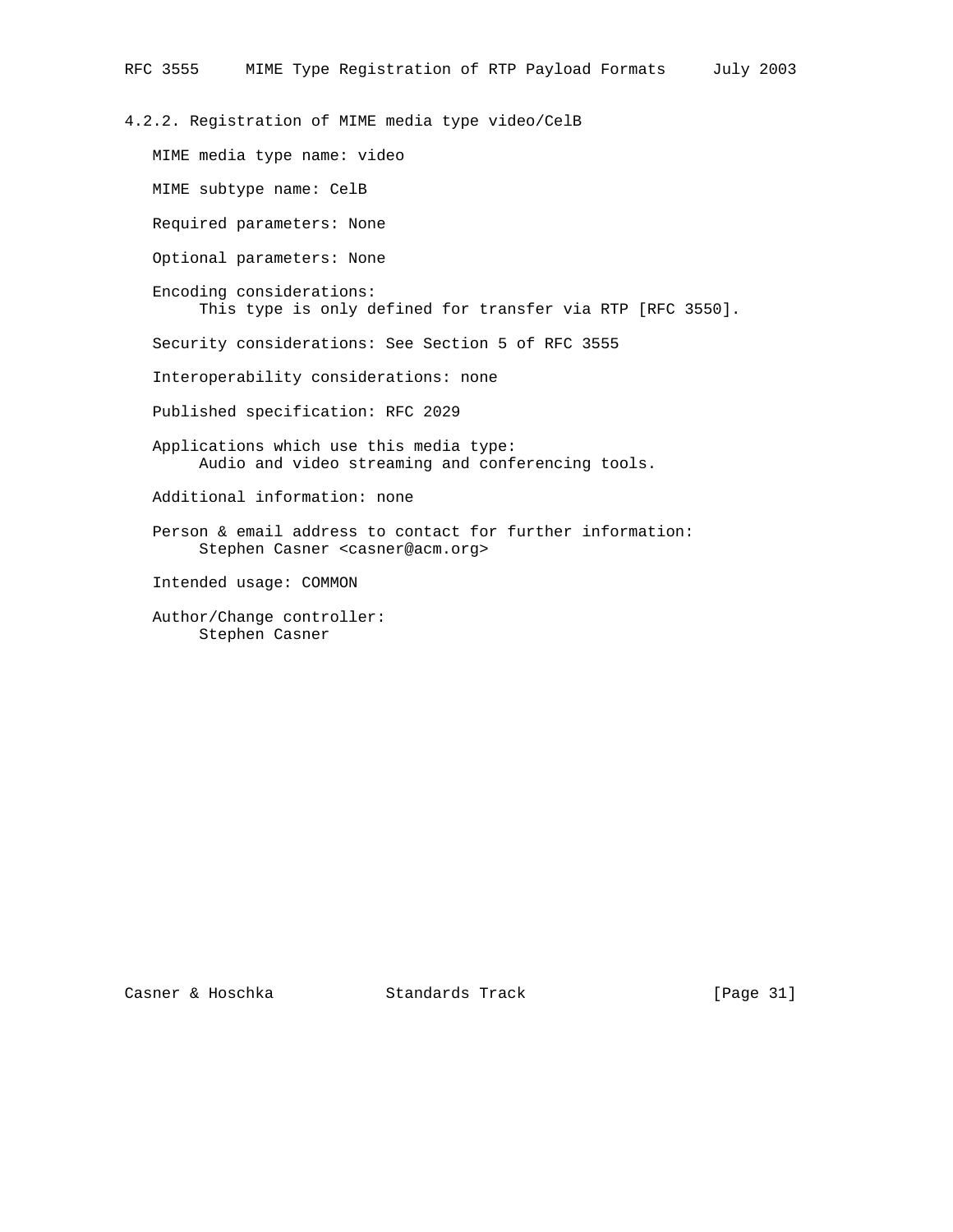4.2.3. Registration of MIME media type video/JPEG

 MIME media type name: video MIME subtype name: JPEG Required parameters: None Optional parameters: None Encoding considerations: This type is only defined for transfer via RTP [RFC 3550]. Security considerations: See Section 5 of RFC 3555 Interoperability considerations: none Published specification: RFC 2435 Applications which use this media type: Audio and video streaming and conferencing tools. Additional information: none Person & email address to contact for further information: Stephen Casner <casner@acm.org> Intended usage: COMMON Author/Change controller: Stephen Casner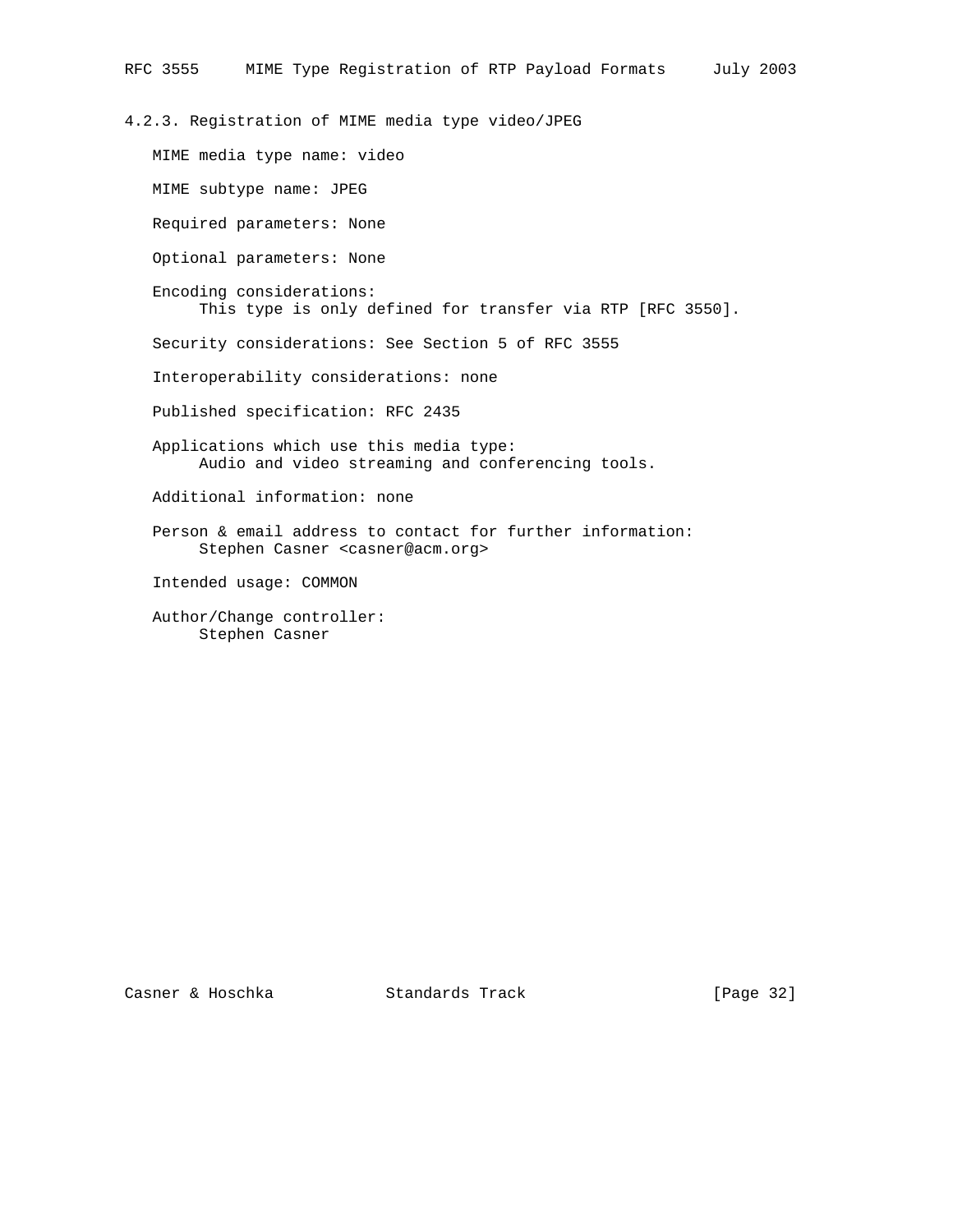4.2.4. Registration of MIME media type video/H261 MIME media type name: video MIME subtype name: H261 Required parameters: None Optional parameters: None Encoding considerations: This type is only defined for transfer via RTP [RFC 3550]. Security considerations: See Section 5 of RFC 3555 Interoperability considerations: none Published specification: RFC 2032 Applications which use this media type: Audio and video streaming and conferencing tools. Additional information: none Person & email address to contact for further information: Stephen Casner <casner@acm.org> Intended usage: COMMON Author/Change controller: Stephen Casner

Casner & Hoschka Standards Track [Page 33]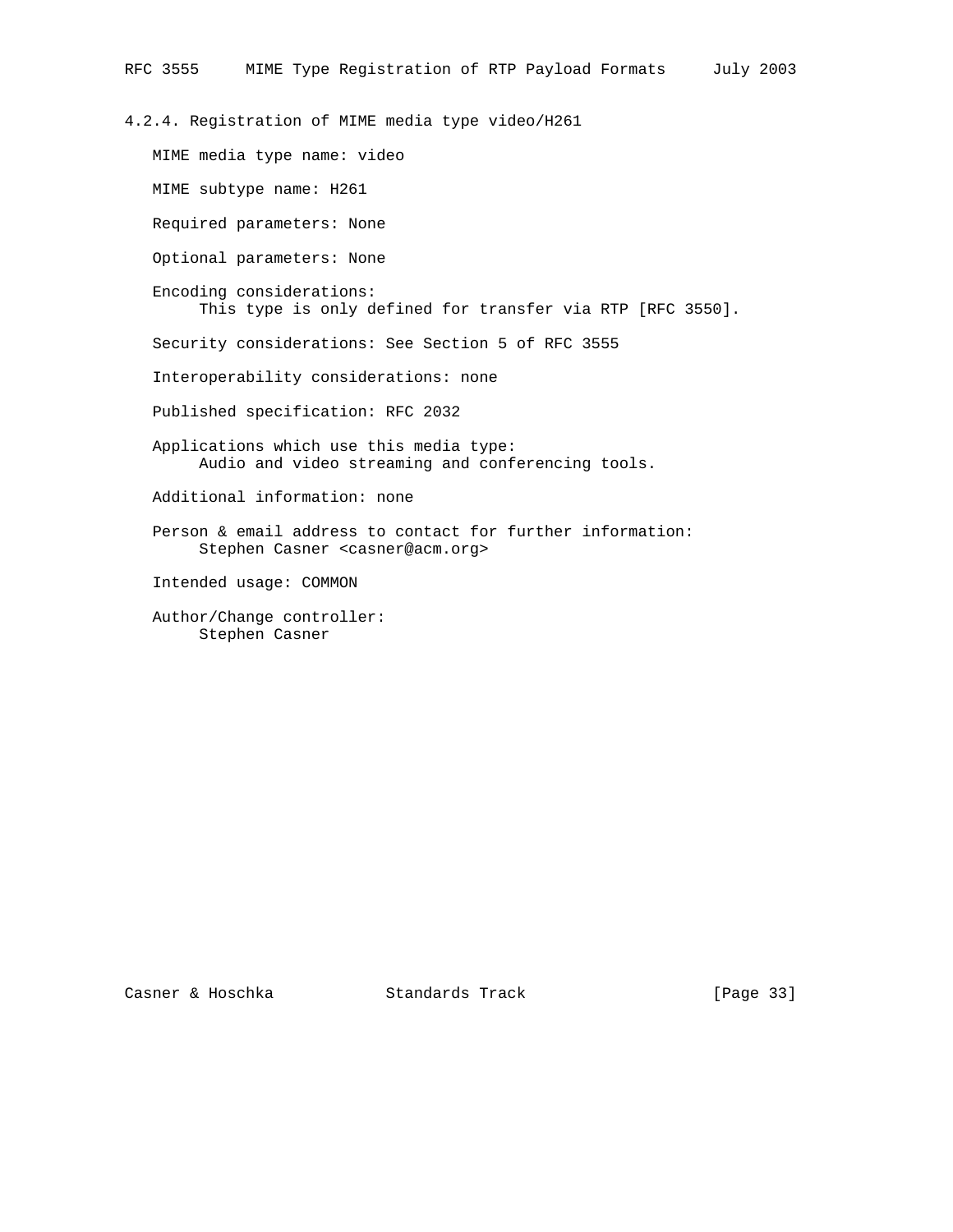4.2.5. Registration of MIME media type video/H263

 MIME media type name: video MIME subtype name: H263 Required parameters: None Optional parameters: None Encoding considerations: This type is only defined for transfer via RTP [RFC 3550]. Security considerations: See Section 5 of RFC 3555 Interoperability considerations: none Published specification: RFC 2190 Applications which use this media type: Audio and video streaming and conferencing tools. Additional information: none Person & email address to contact for further information: Stephen Casner <casner@acm.org> Intended usage: COMMON Author/Change controller: Stephen Casner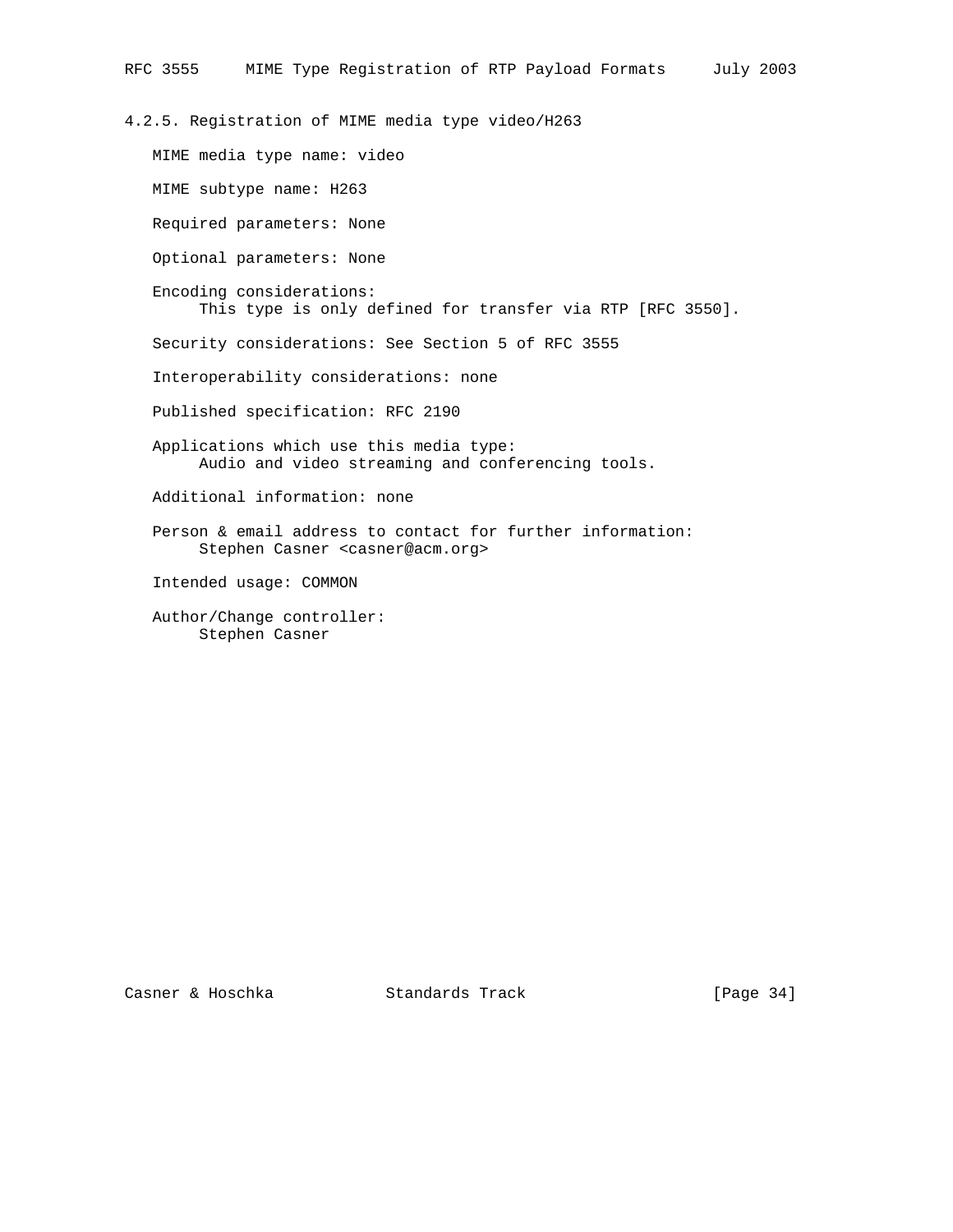4.2.6. Registration of MIME media type video/H263-1998

 MIME media type name: video MIME subtype name: H263-1998 Required parameters: None Optional parameters: None Encoding considerations: This type is only defined for transfer via RTP [RFC 3550]. Security considerations: See Section 5 of RFC 3555 Interoperability considerations: none Published specification: RFC 2429 Applications which use this media type: Audio and video streaming and conferencing tools. Additional information: none Person & email address to contact for further information: Stephen Casner <casner@acm.org> Intended usage: COMMON Author/Change controller: Stephen Casner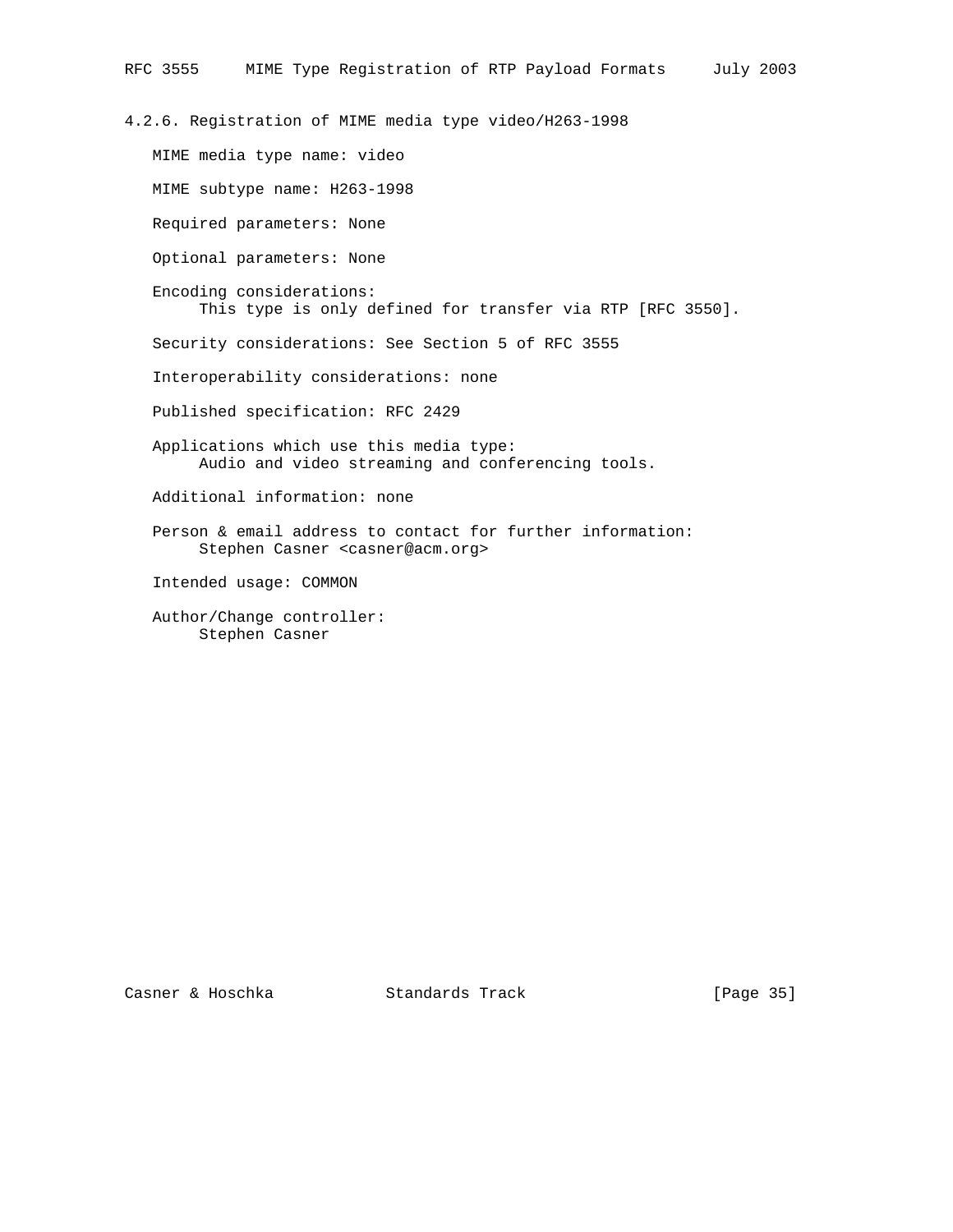4.2.7. Registration of MIME media type video/H263-2000

MIME media type name: video

MIME subtype name: H263-2000

Required parameters: None

Optional parameters:

 profile: H.263 profile number, in the range 0 through 10, specifying the supported H.263 annexes/subparts.

 level: Level of bitstream operation, in the range 0 through 100, specifying the level of computational complexity of the decoding process.

 Encoding considerations: This type is only defined for transfer via RTP [RFC 3550].

Security considerations: See Section 5 of RFC 3555

Interoperability considerations: none

Published specification: RFC 2429

 The specific values for the profile and level parameters and their meaning are defined in Annex X of ITU-T Recommendation H.263, "Video coding for low bit rate communication". Note that the RTP payload format for H263-2000 is the same as for H263-1998, but additional annexes/subparts are specified along with the profiles and levels.

 Applications which use this media type: Audio and video streaming and conferencing tools.

Additional information: none

 Person & email address to contact for further information: Stephen Casner <casner@acm.org>

Intended usage: COMMON

 Author/Change controller: Stephen Casner

Casner & Hoschka Standards Track [Page 36]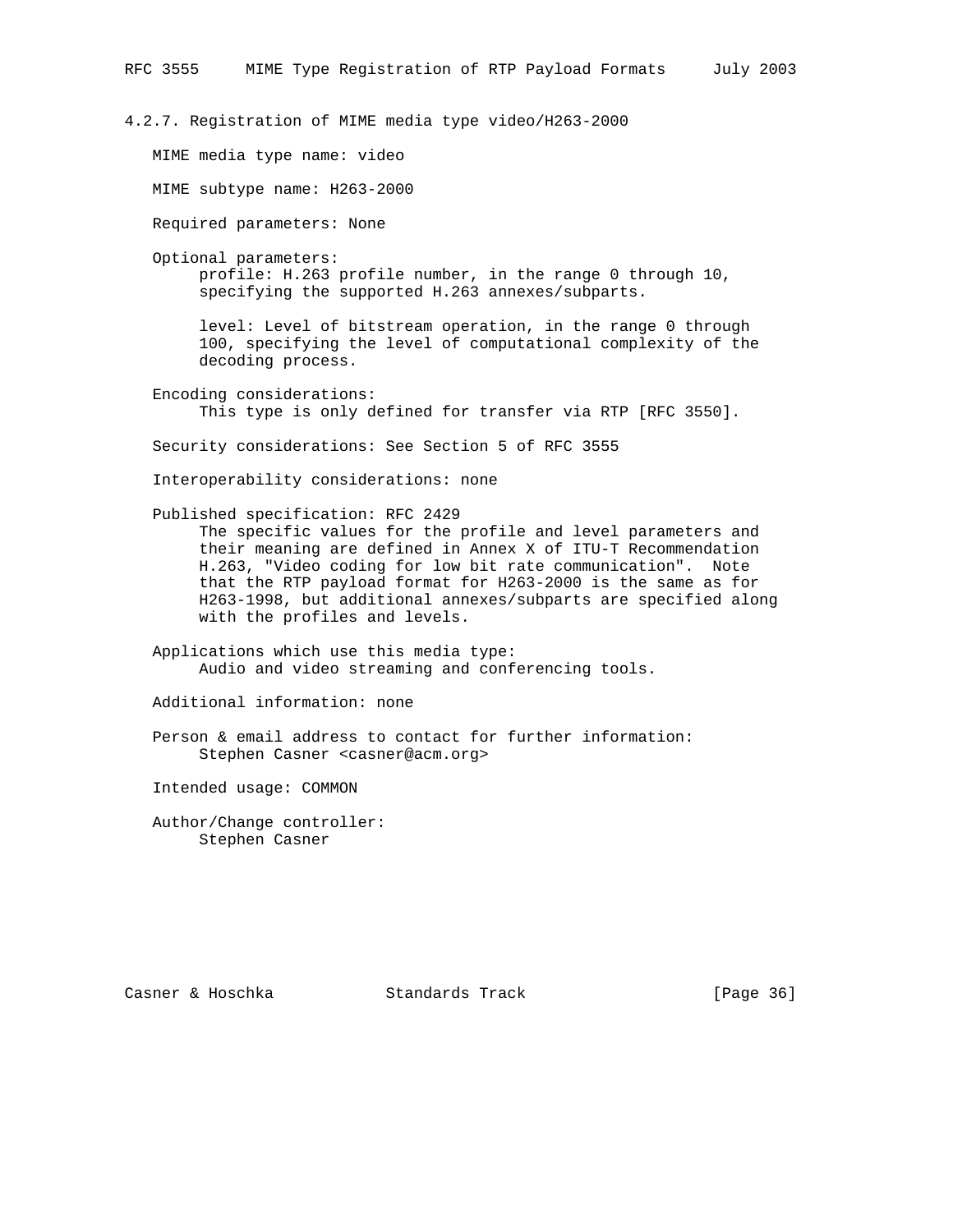4.2.8. Registration of MIME media type video/MPV

MIME media type name: video

 MIME subtype name: MPV MPEG-1 or -2 Elementary Streams

Required parameters: None

 Optional parameters: type: the type of MPEG video, from the set "mpeg1", "mpeg2-halfd1", or "mpeg2-fulld1". The default is "mpeg1". The mapping to a=fmtp is identity.

 Encoding considerations: This type is only defined for transfer via RTP [RFC 3550].

Security considerations: See Section 5 of RFC 3555

Interoperability considerations: none

Published specification: RFC 2250

 Applications which use this media type: Audio and video streaming and conferencing tools.

Additional information: none

 Person & email address to contact for further information: Stephen Casner <casner@acm.org>

Intended usage: COMMON

 Author/Change controller: Stephen Casner

Casner & Hoschka Standards Track [Page 37]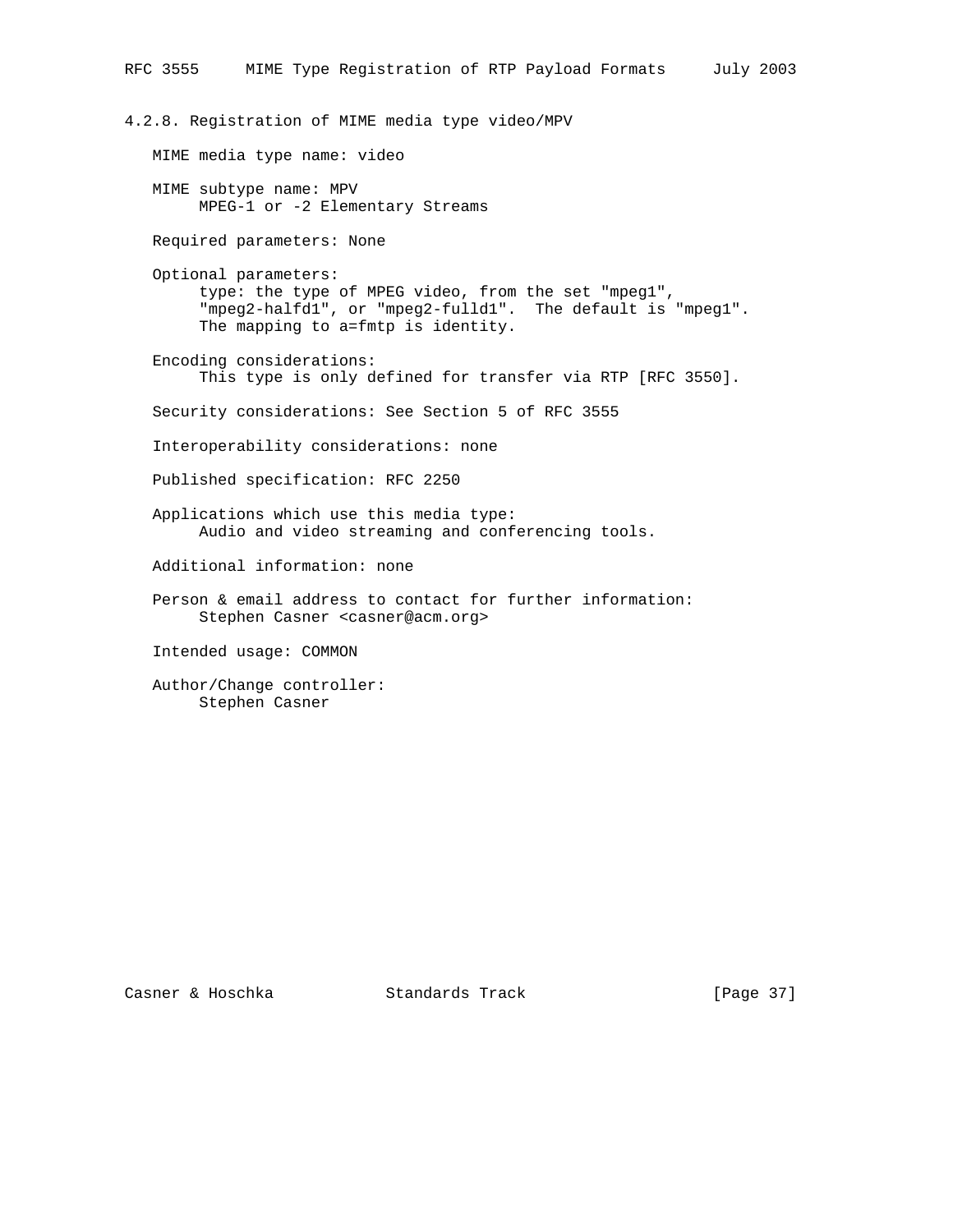4.2.9. Registration of MIME media type video/MP2T

MIME media type name: video

 MIME subtype name: MP2T MPEG-2 Transport Streams

Required parameters: None

Optional parameters: None

 Encoding considerations: This type is only defined for transfer via RTP [RFC 3550].

Security considerations: See Section 5 of RFC 3555

Interoperability considerations: none

Published specification: RFC 2250

 Applications which use this media type: Audio and video streaming and conferencing tools.

Additional information: none

 Person & email address to contact for further information: Stephen Casner <casner@acm.org>

Intended usage: COMMON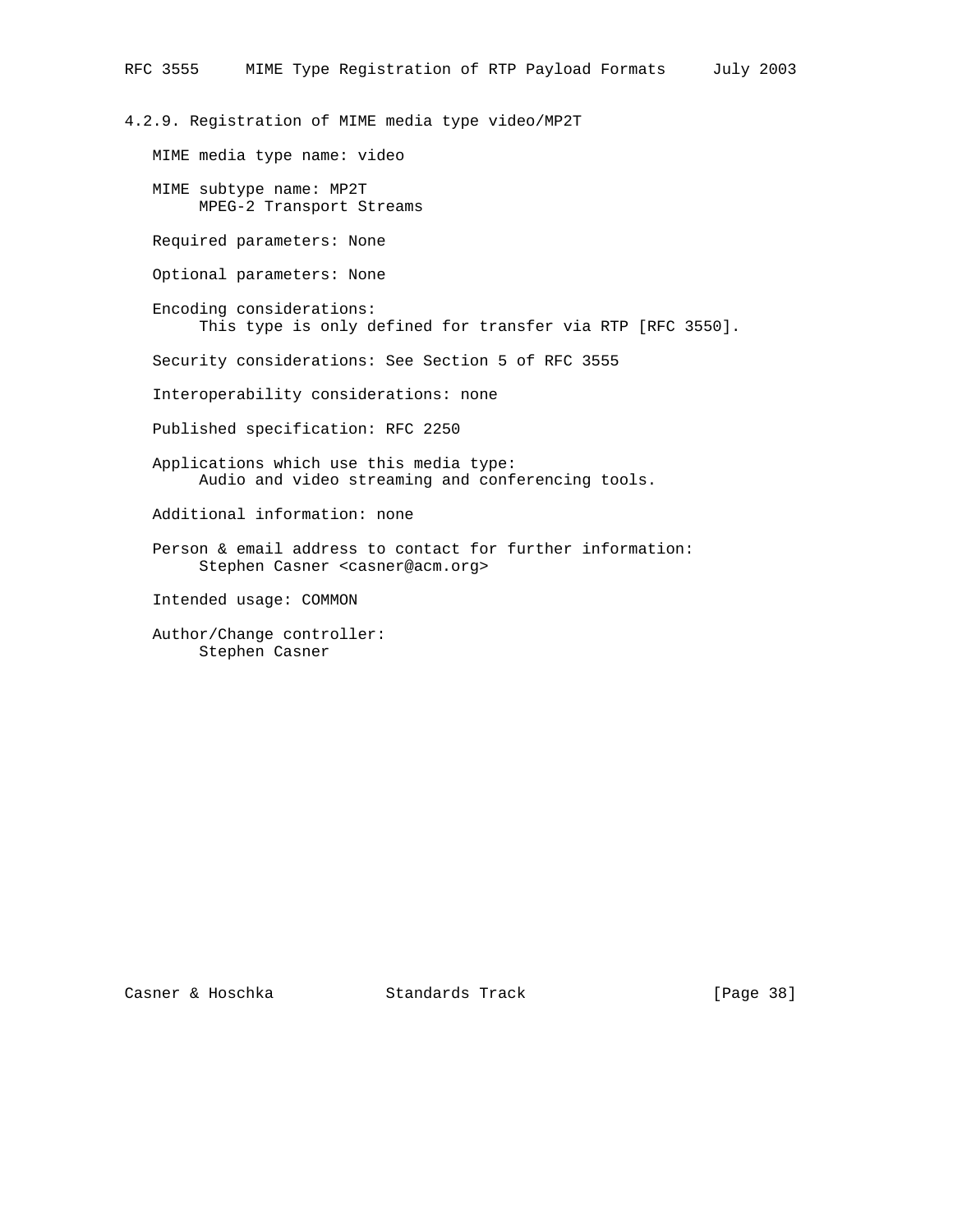4.2.10. Registration of MIME media type video/MP1S

MIME media type name: video

 MIME subtype name: MP1S MPEG-1 Systems Streams

Required parameters: None

Optional parameters: None

 Encoding considerations: This type is only defined for transfer via RTP [RFC 3550].

Security considerations: See Section 5 of RFC 3555

Interoperability considerations: none

Published specification: RFC 2250

 Applications which use this media type: Audio and video streaming and conferencing tools.

Additional information: none

 Person & email address to contact for further information: Stephen Casner <casner@acm.org>

Intended usage: COMMON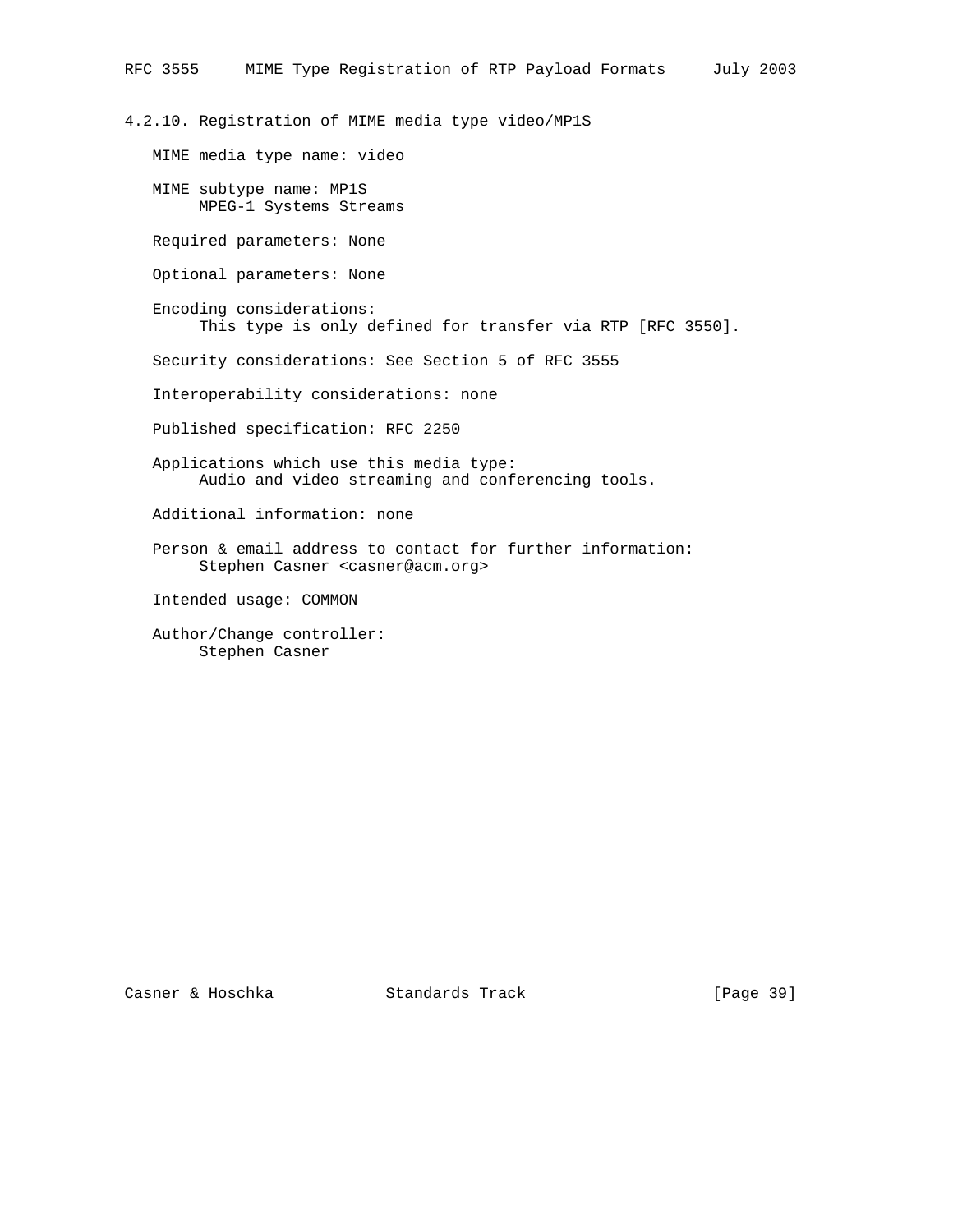4.2.11. Registration of MIME media type video/MP2P

MIME media type name: video

 MIME subtype name: MP2P MPEG-2 Program Streams

Required parameters: None

Optional parameters: None

 Encoding considerations: This type is only defined for transfer via RTP [RFC 3550].

Security considerations: See Section 5 of RFC 3555

Interoperability considerations: none

Published specification: RFC 2250

- Applications which use this media type: Audio and video streaming and conferencing tools.
- Additional information: none
- Person & email address to contact for further information: Stephen Casner <casner@acm.org>

Intended usage: COMMON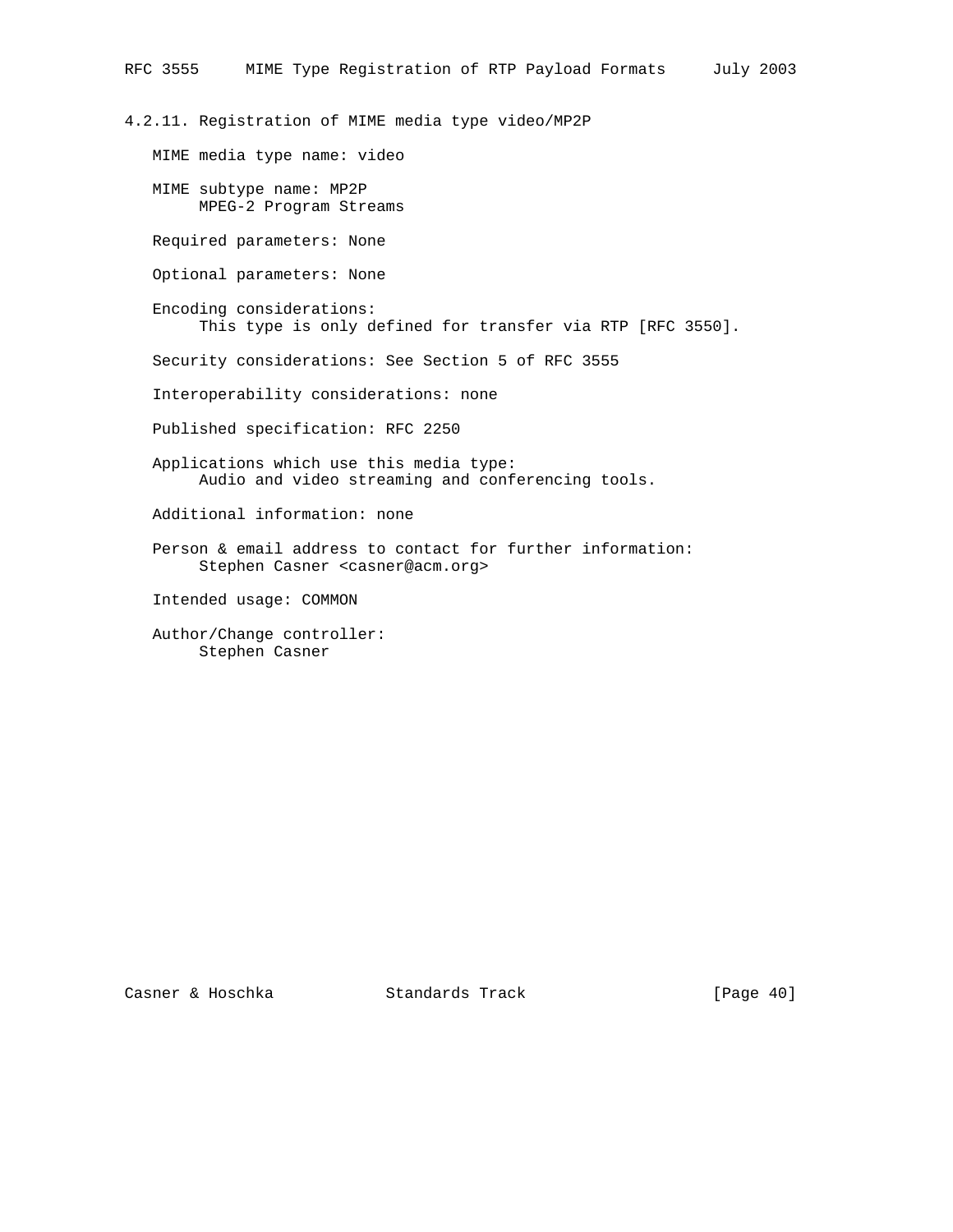4.2.12. Registration of MIME media type video/BMPEG

 MIME media type name: video MIME subtype name: BMPEG Required parameters: None Optional parameters: None Encoding considerations: This type is only defined for transfer via RTP [RFC 3550]. Security considerations: See Section 5 of RFC 3555 Interoperability considerations: none Published specification: RFC 2343 Applications which use this media type: Audio and video streaming and conferencing tools. Additional information: none Person & email address to contact for further information: Stephen Casner <casner@acm.org> Intended usage: COMMON Author/Change controller: Stephen Casner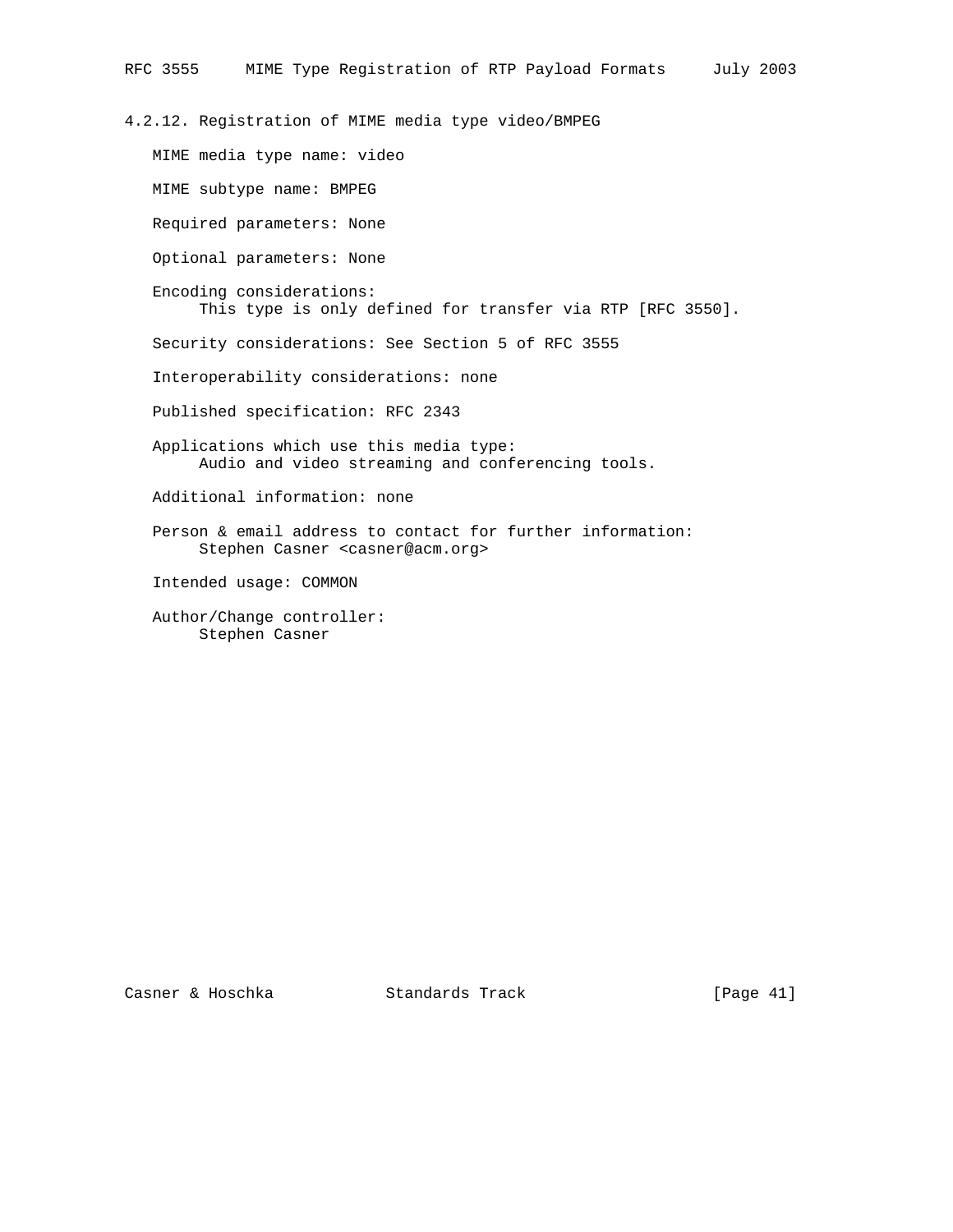4.2.13. Registration of MIME media type video/nv

MIME media type name: video

MIME subtype name: nv

Required parameters: None

Optional parameters: None

 Encoding considerations: This type is only defined for transfer via RTP [RFC 3550].

Security considerations: See Section 5 of RFC 3555

Interoperability considerations: none

Published specification: RFC 3551

 Applications which use this media type: Audio and video streaming and conferencing tools.

Additional information: none

 Person & email address to contact for further information: Stephen Casner <casner@acm.org>

Intended usage: COMMON

 Author/Change controller: Stephen Casner

5. Security Considerations

 The MIME subtype registration procedure specified in this memo does not impose any security considerations on its own. This memo also contains several MIME type registrations. The registrations themselves do not impose security risks, but some may state security considerations specific to the particular registration.

 Several audio and video encodings are perfect for hiding data using steganography.

 The RTP specification, RFC 3550, provides security considerations for the transport of audio and video data over RTP, including the use of encryption where confidentiality is required.

Casner & Hoschka Standards Track [Page 42]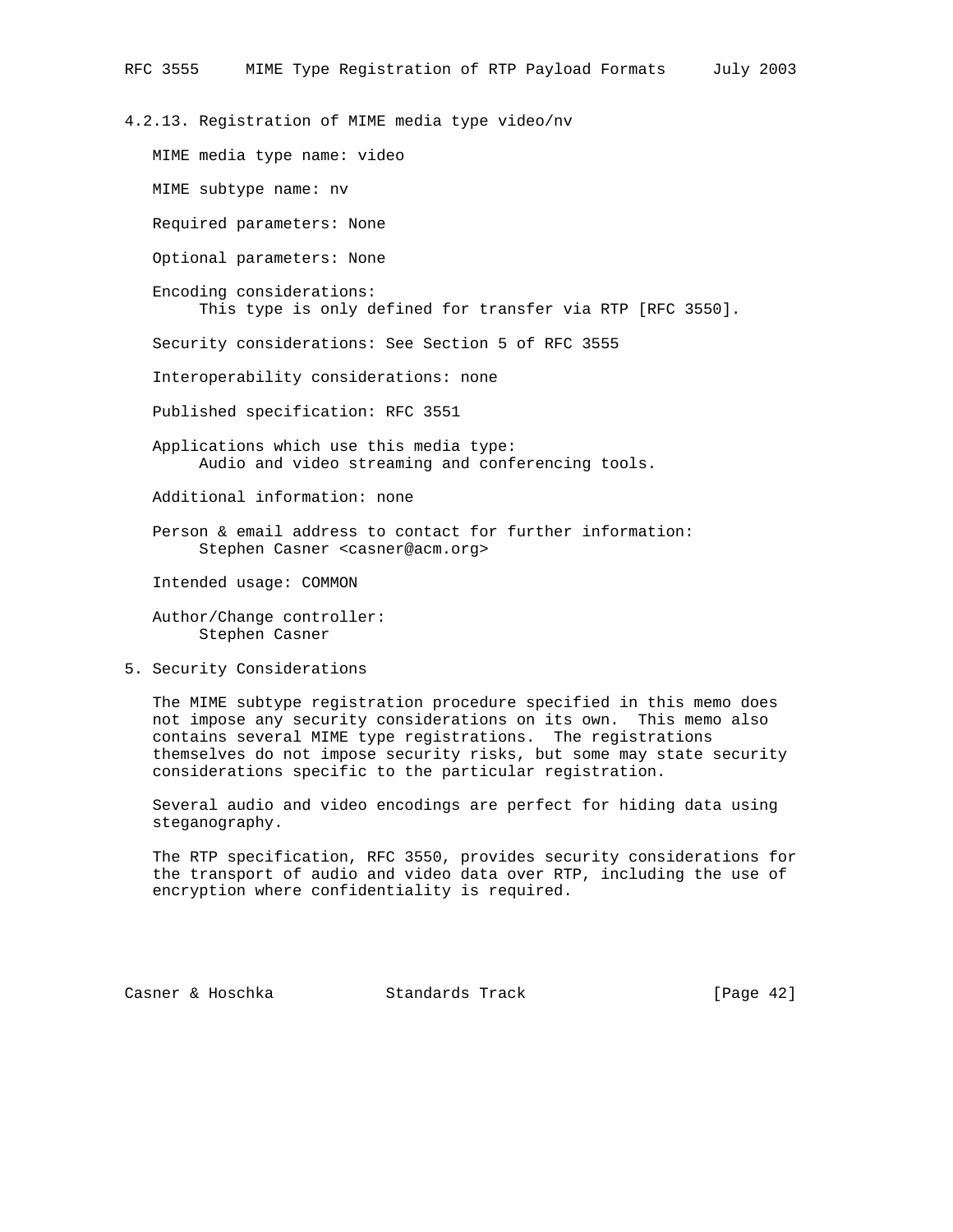# 6. Normative References

- [1] Freed, N., Klensin, J. and J. Postel, "Multipurpose Internet Mail Extensions (MIME) Part Four: Registration Procedures", BCP 13, RFC 2048, November 1996.
- [2] Schulzrinne, H., Casner, S., Frederick, R. and V. Jacobson, "RTP: A Transport Protocol for Real-Time Applications", RFC 3550, July 2003.
- [3] Schulzrinne, H. and S. Casner, "RTP Profile for Audio and Video Conferences with Minimal Control", RFC 3551, July 2003.
- [4] Bradner, S., "Key words for use in RFCs to Indicate Requirement Levels", BCP 14, RFC 2119, March 1997.
- [5] Handley, M. and V. Jacobson, "SDP: Session Description Protocol", RFC 2327, April 1998.
- [6] Freed, N. and N. Borenstein, "Multipurpose Internet Mail Extensions (MIME) Part One: Format of Internet Message Bodies", RFC 2045, November 1996.
- [7] Kobayashi, K., Ogawa, A., Casner, S. and C. Bormann, "RTP Payload Format for 12-bit DAT Audio and 20- and 24-bit Linear Sampled Audio", RFC 3190, January 2002.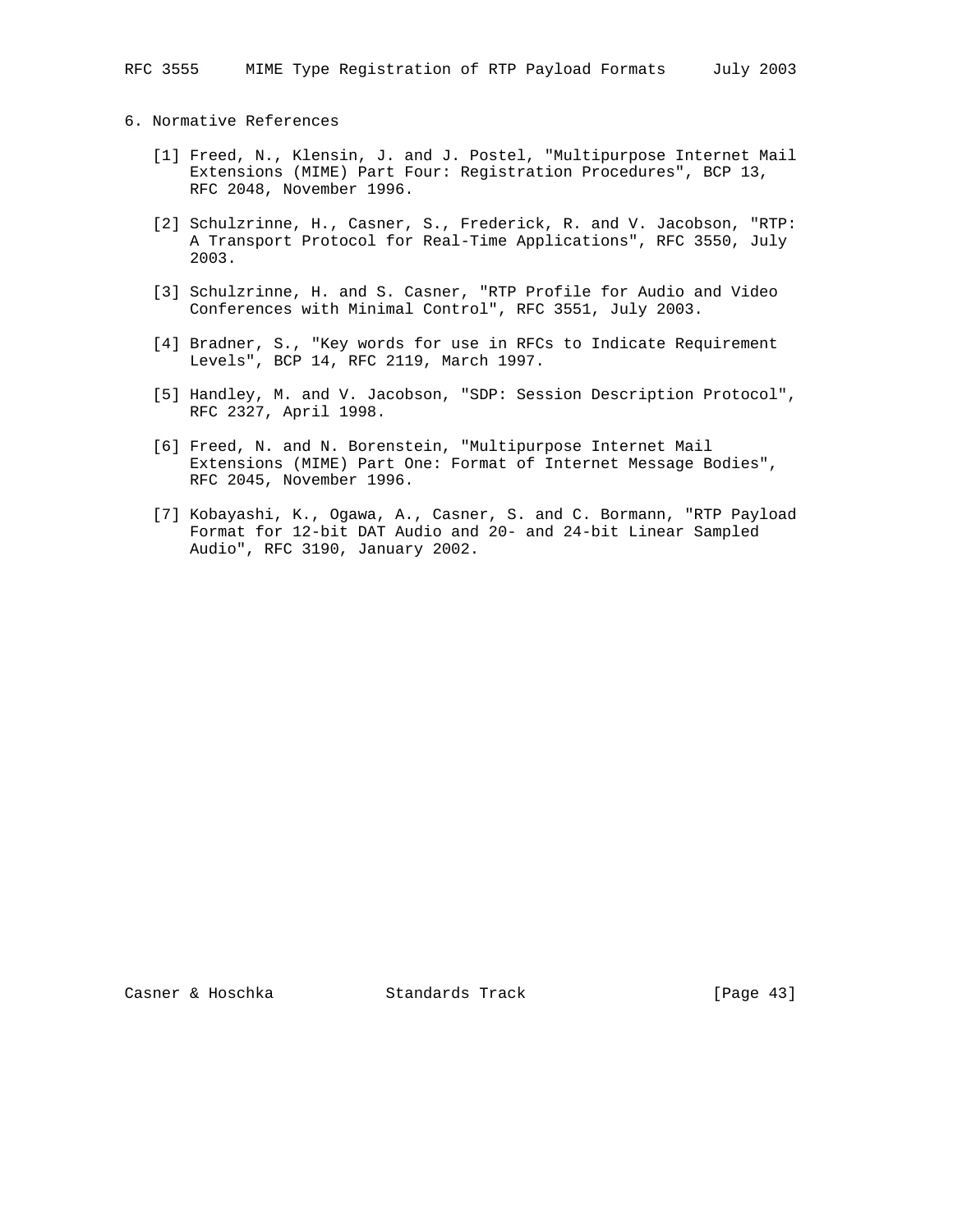7. Authors' Addresses

 Stephen L. Casner Packet Design 3400 Hillview Avenue, Building 3 Palo Alto, CA 94304 United States

 Phone: +1 650 739-1843 EMail: casner@acm.org

 Philipp Hoschka INRIA Route des Lucioles 2004 06904, Sophia-Antipolis Cedex BP 93, France

 Phone: (+33) 4 92 38 79 84 Fax: (+33) 4 92 38 77 65 EMail: ph@w3.org

 W3C http://www.w3.org/people/hoschka

Casner & Hoschka Standards Track [Page 44]